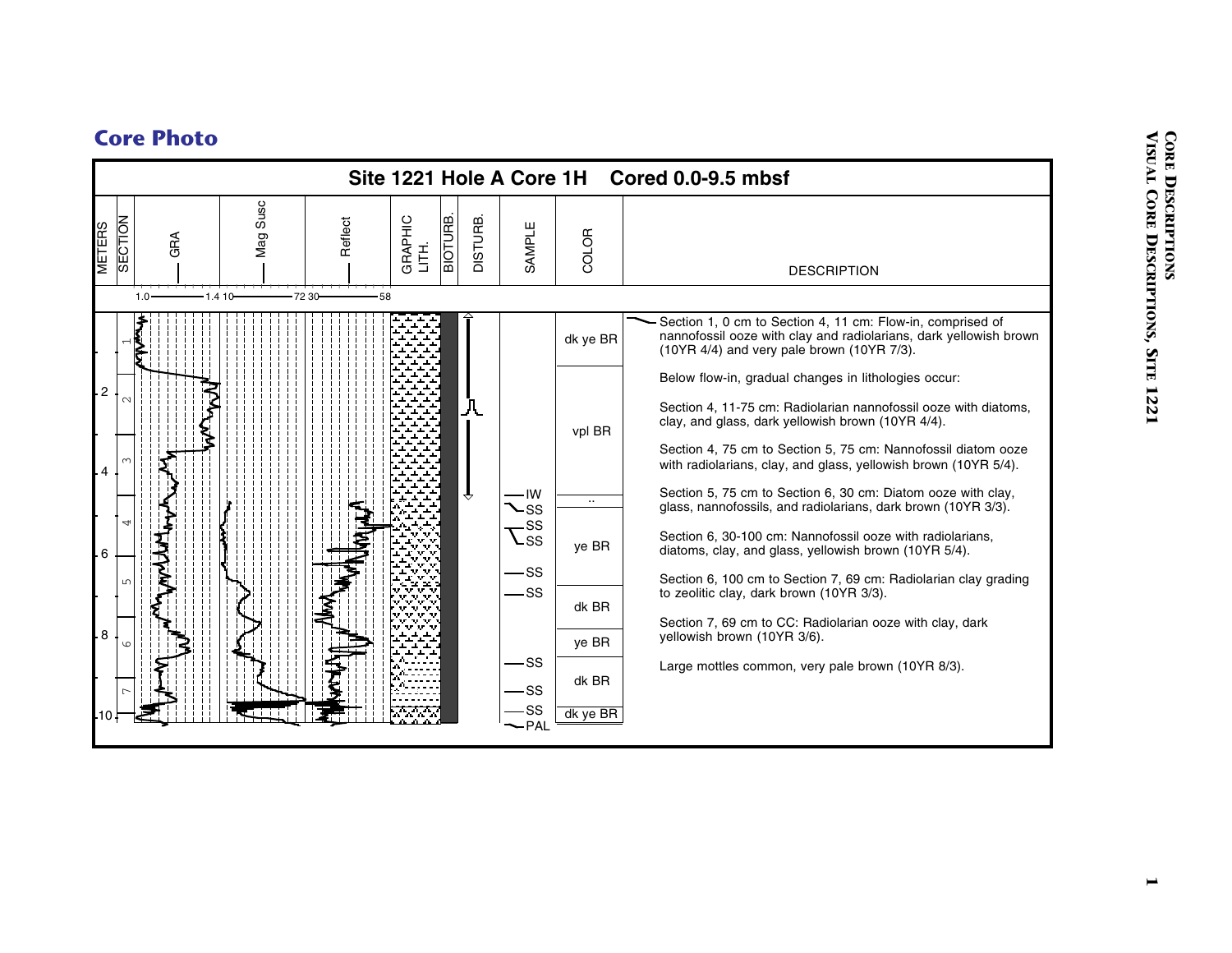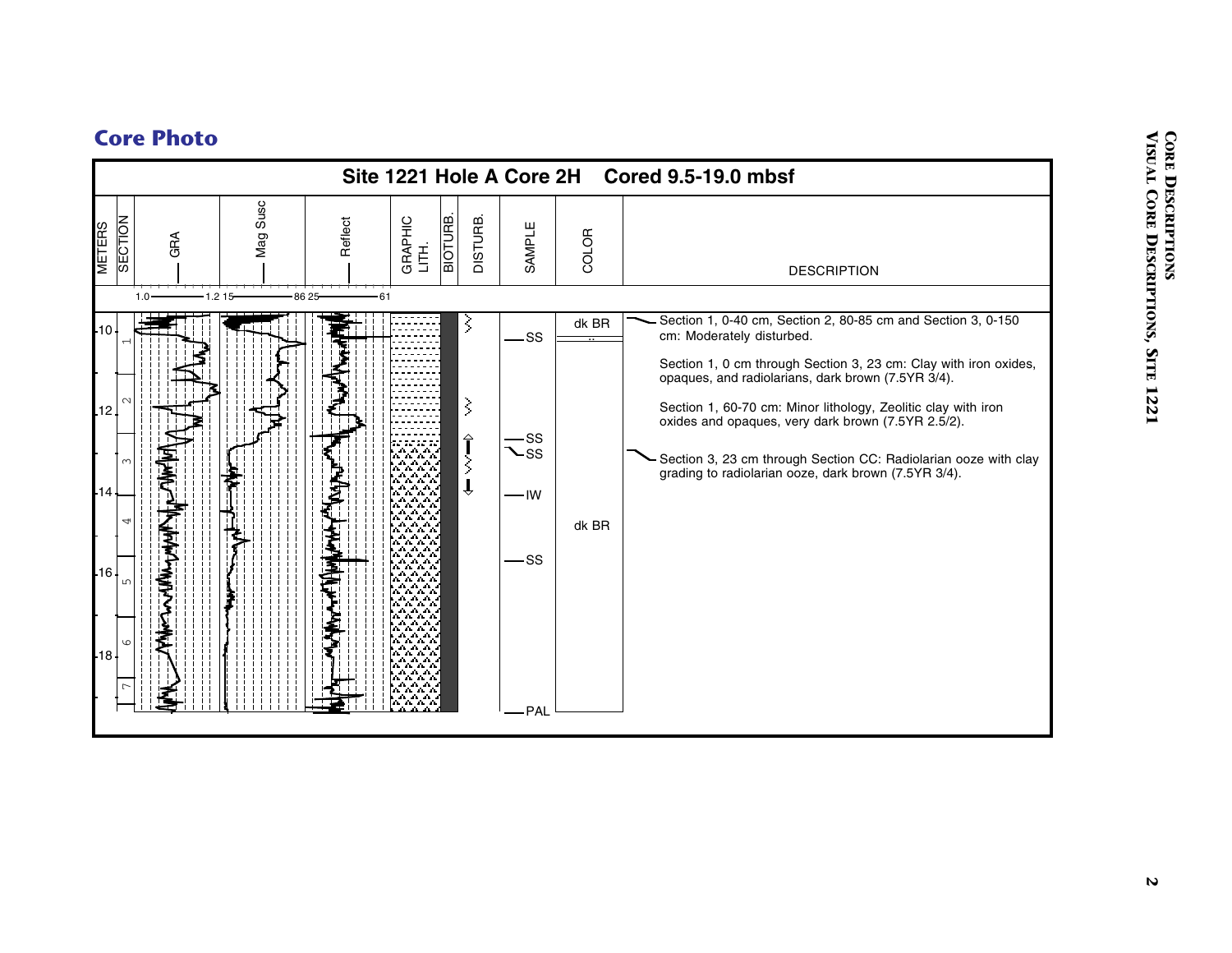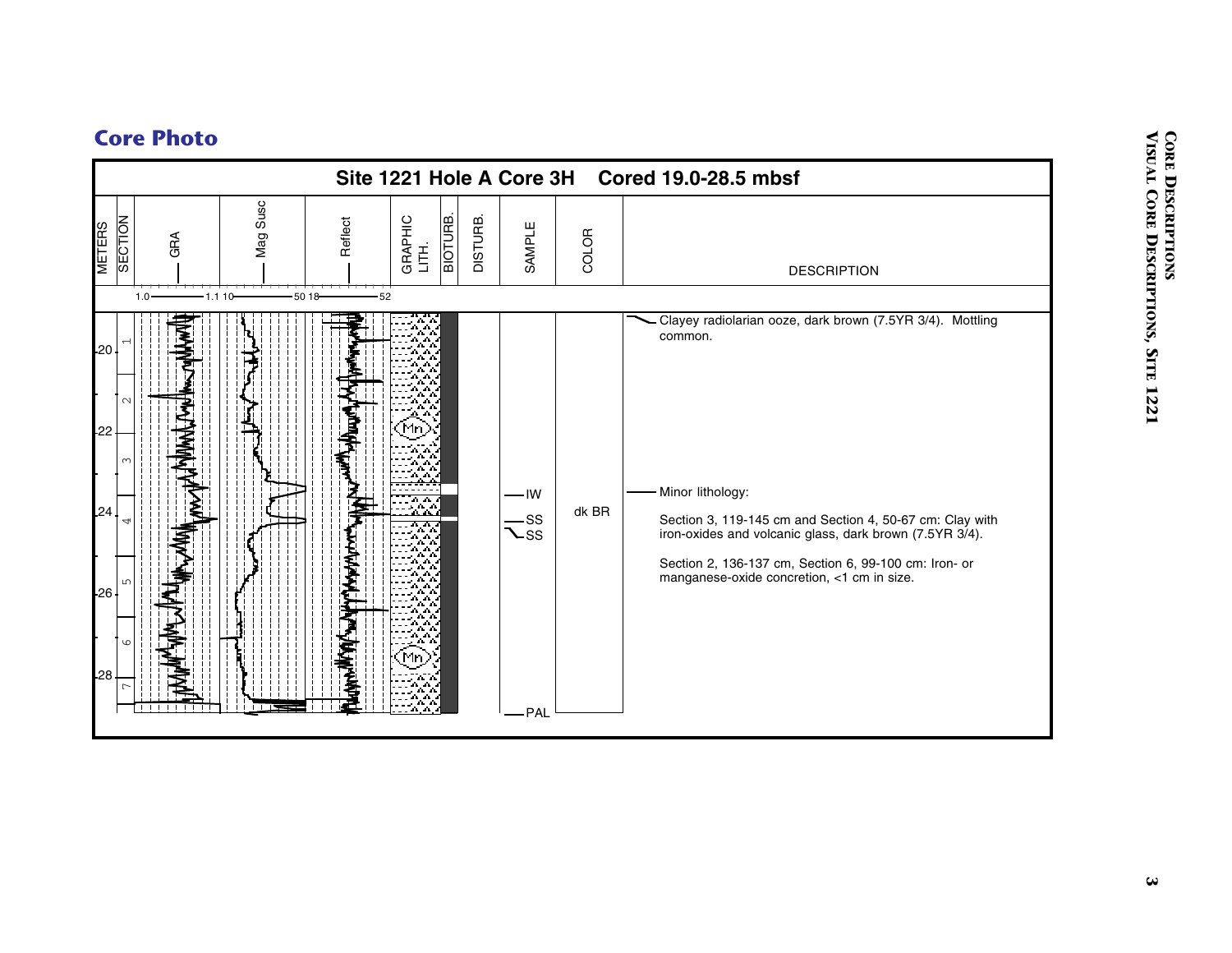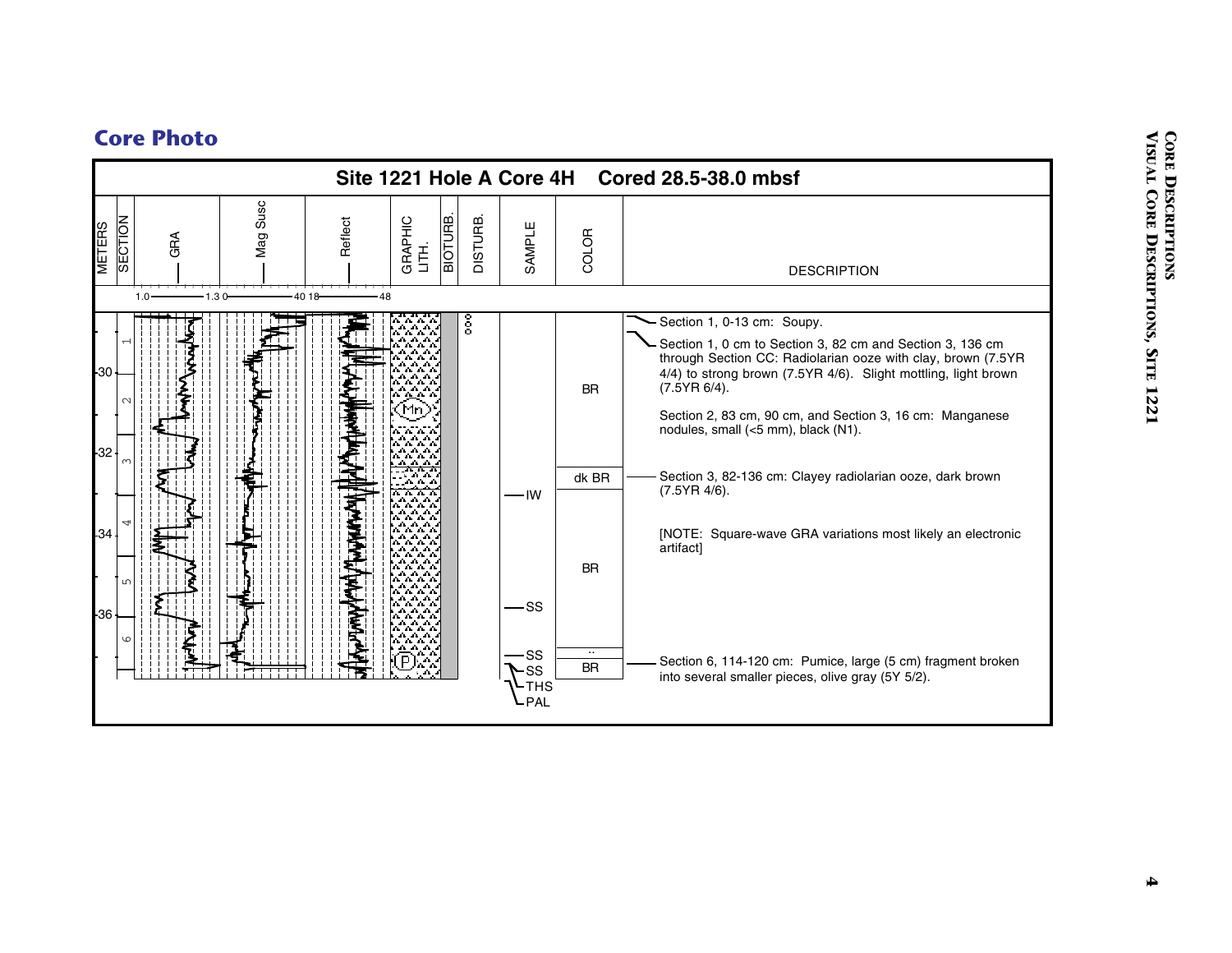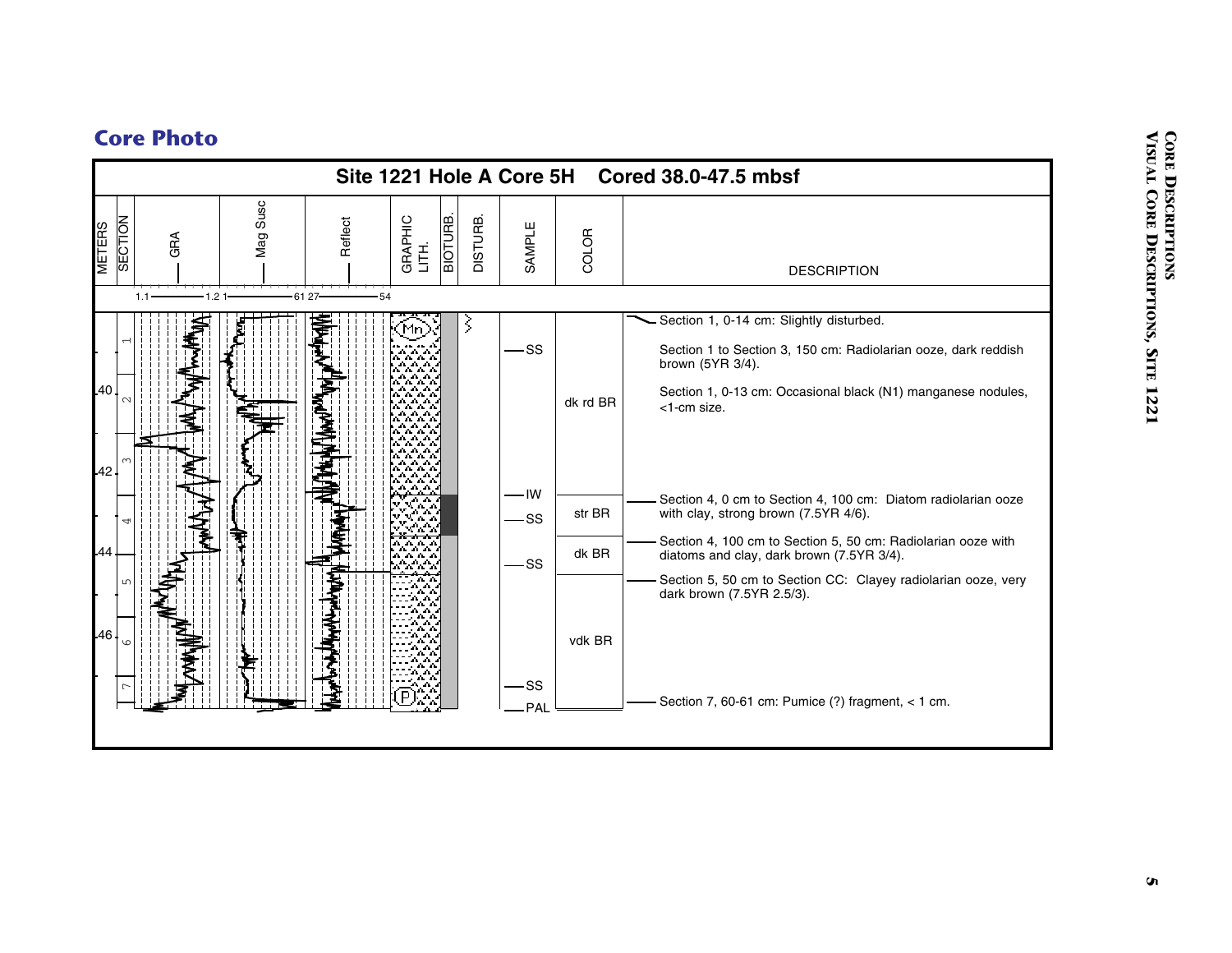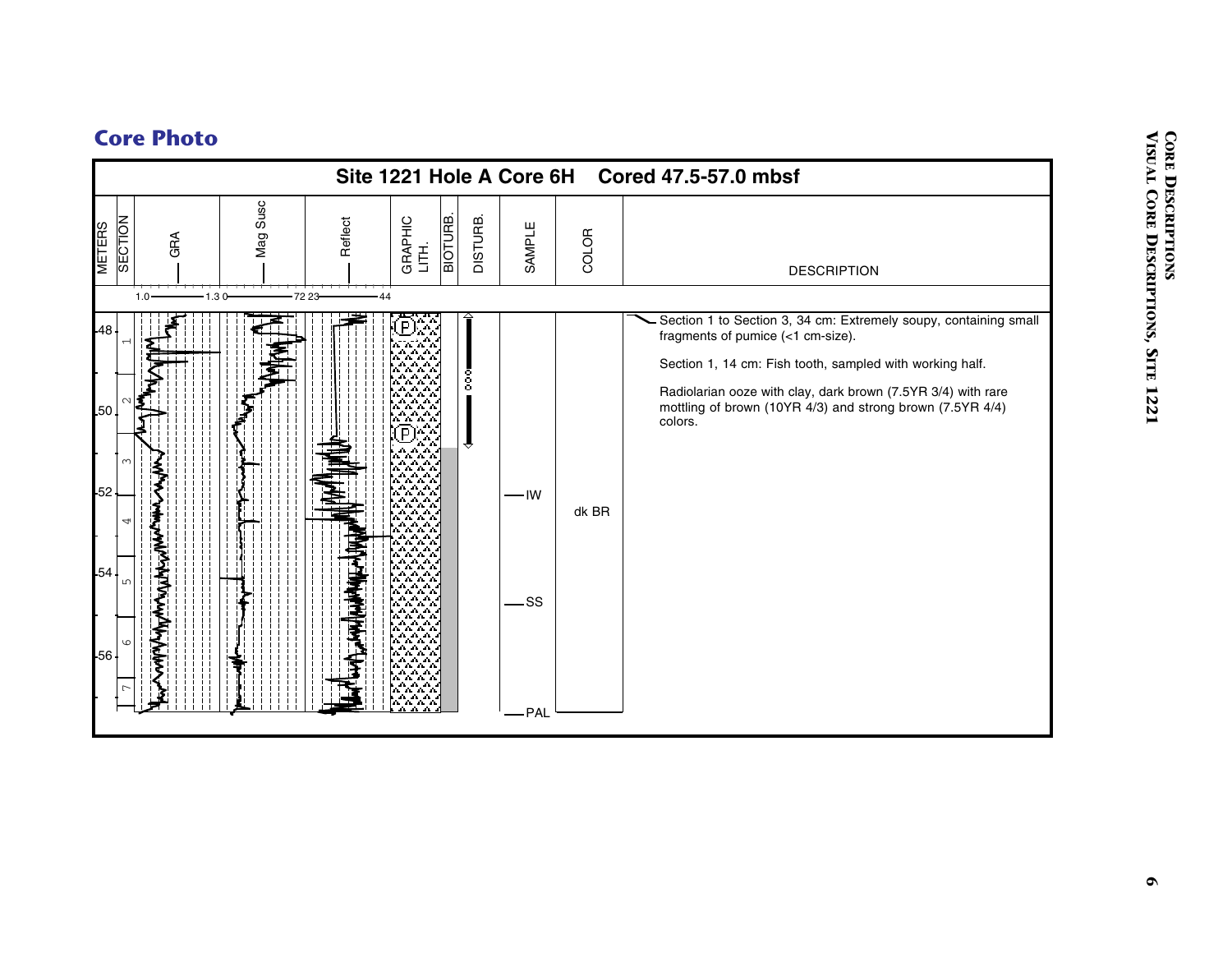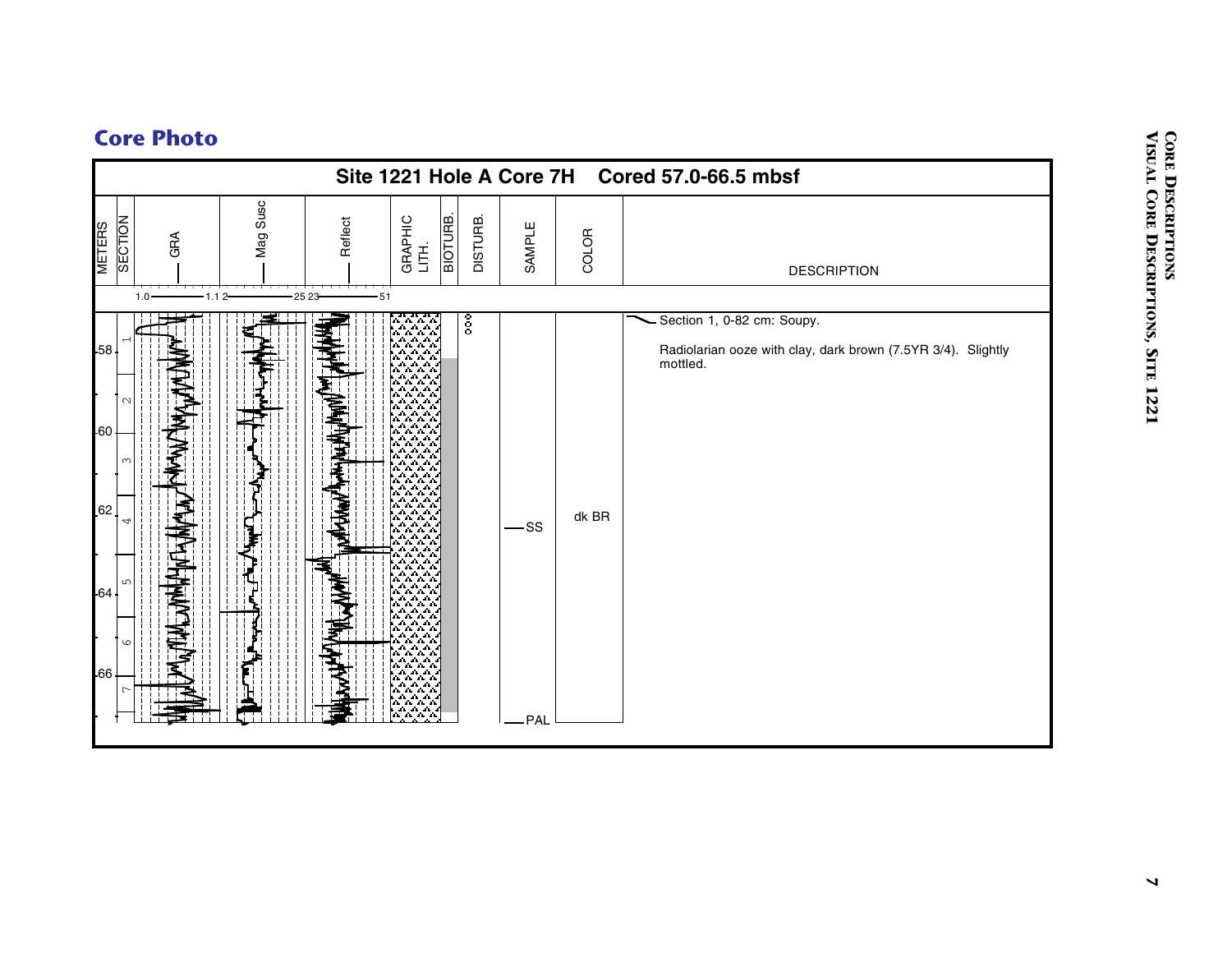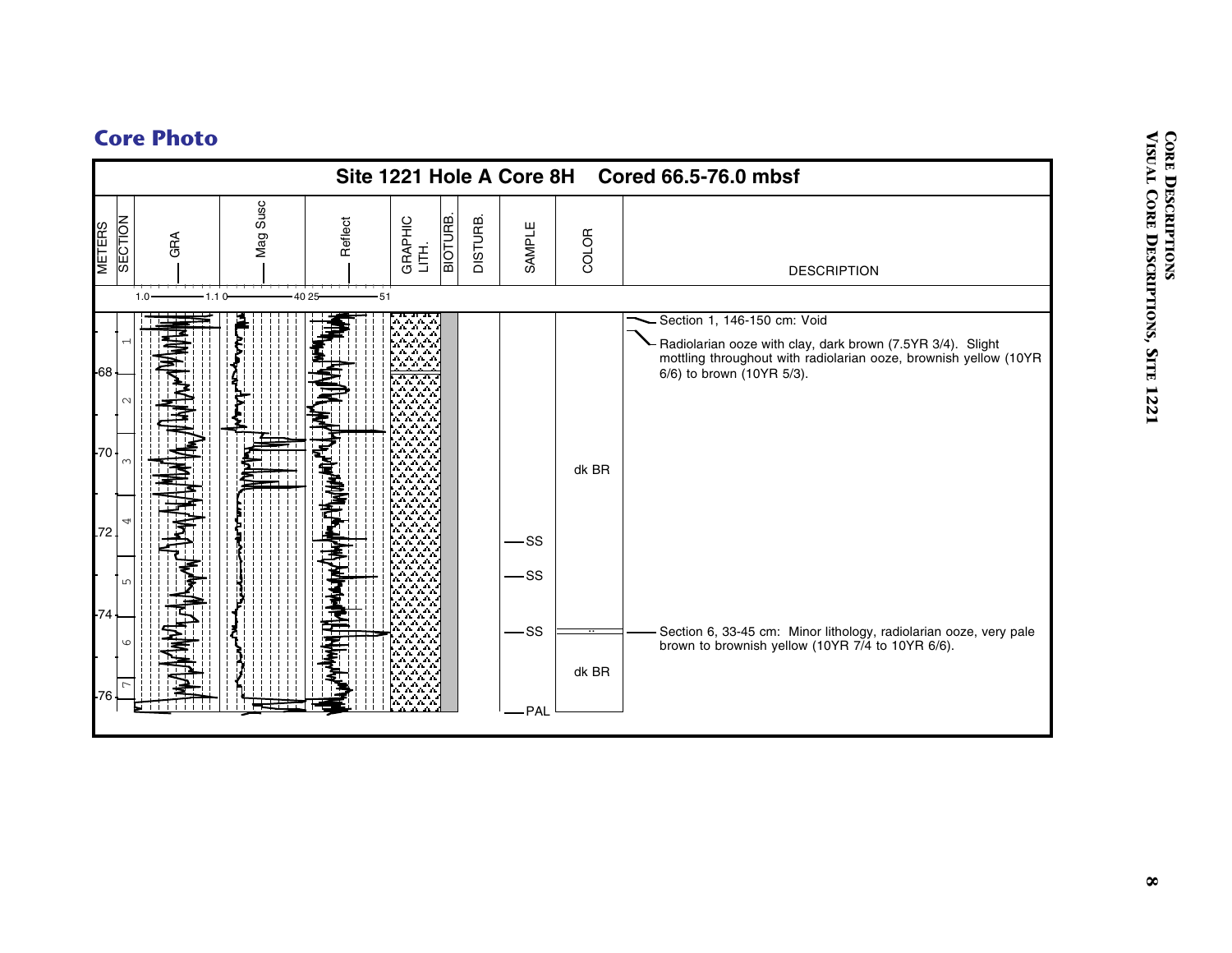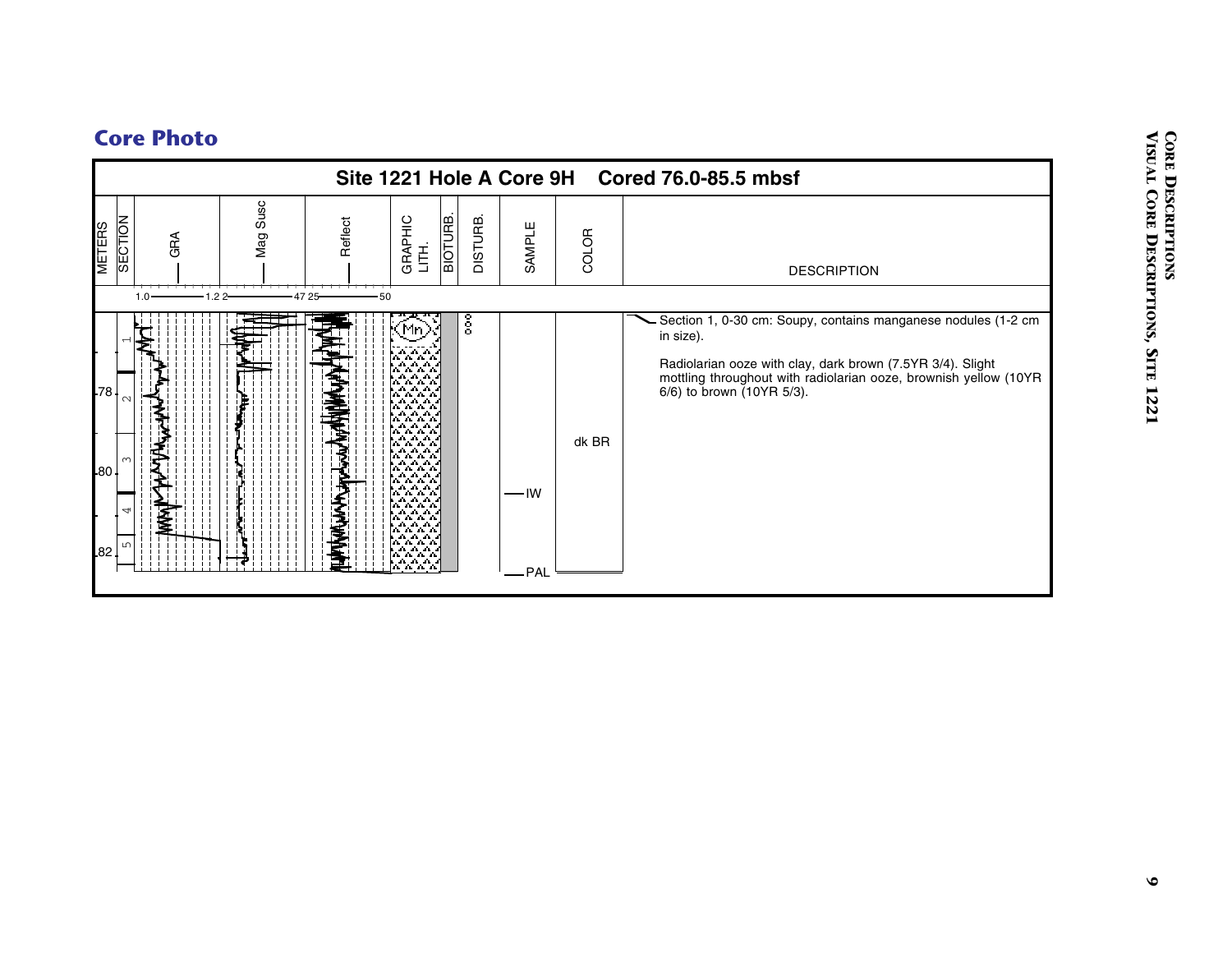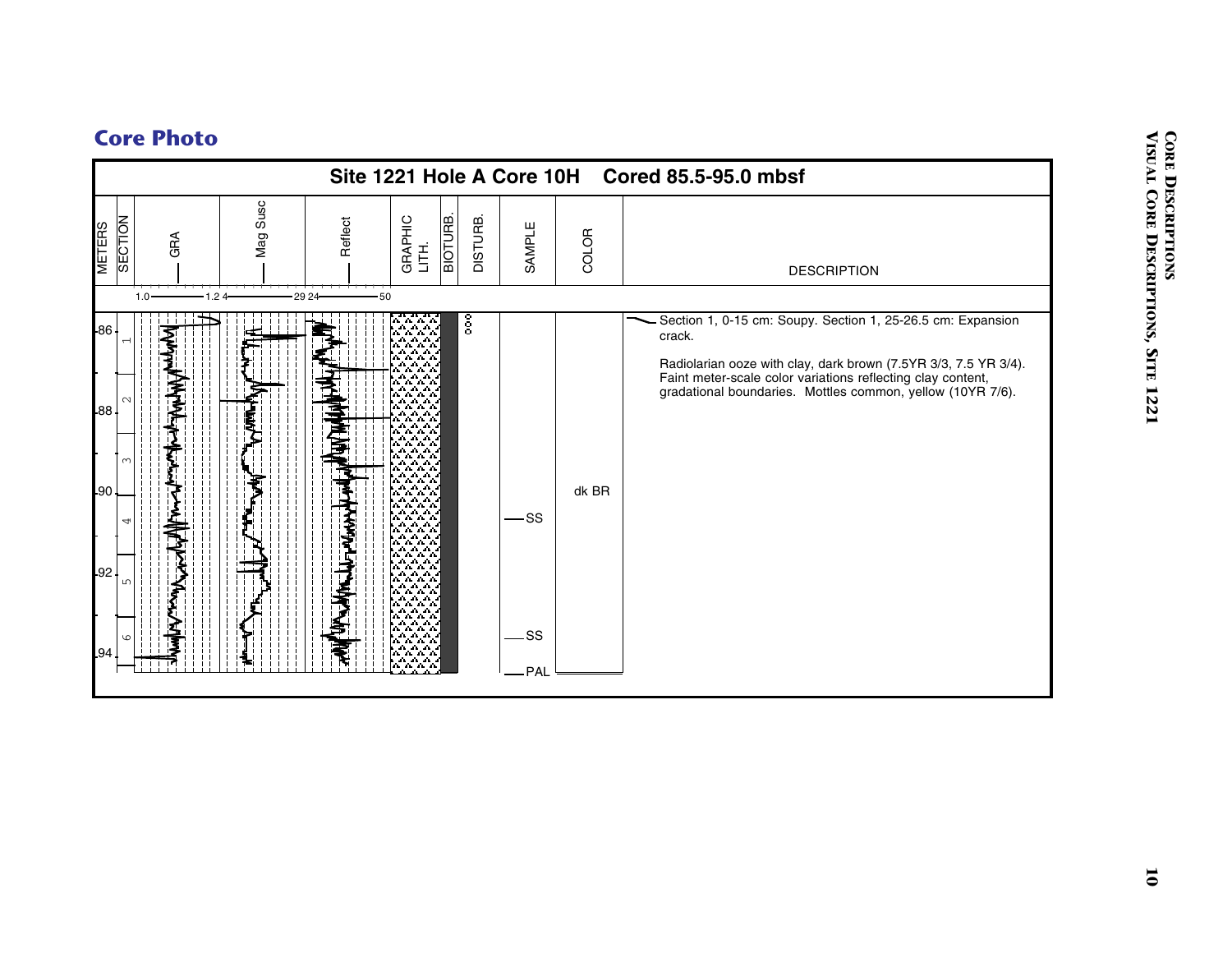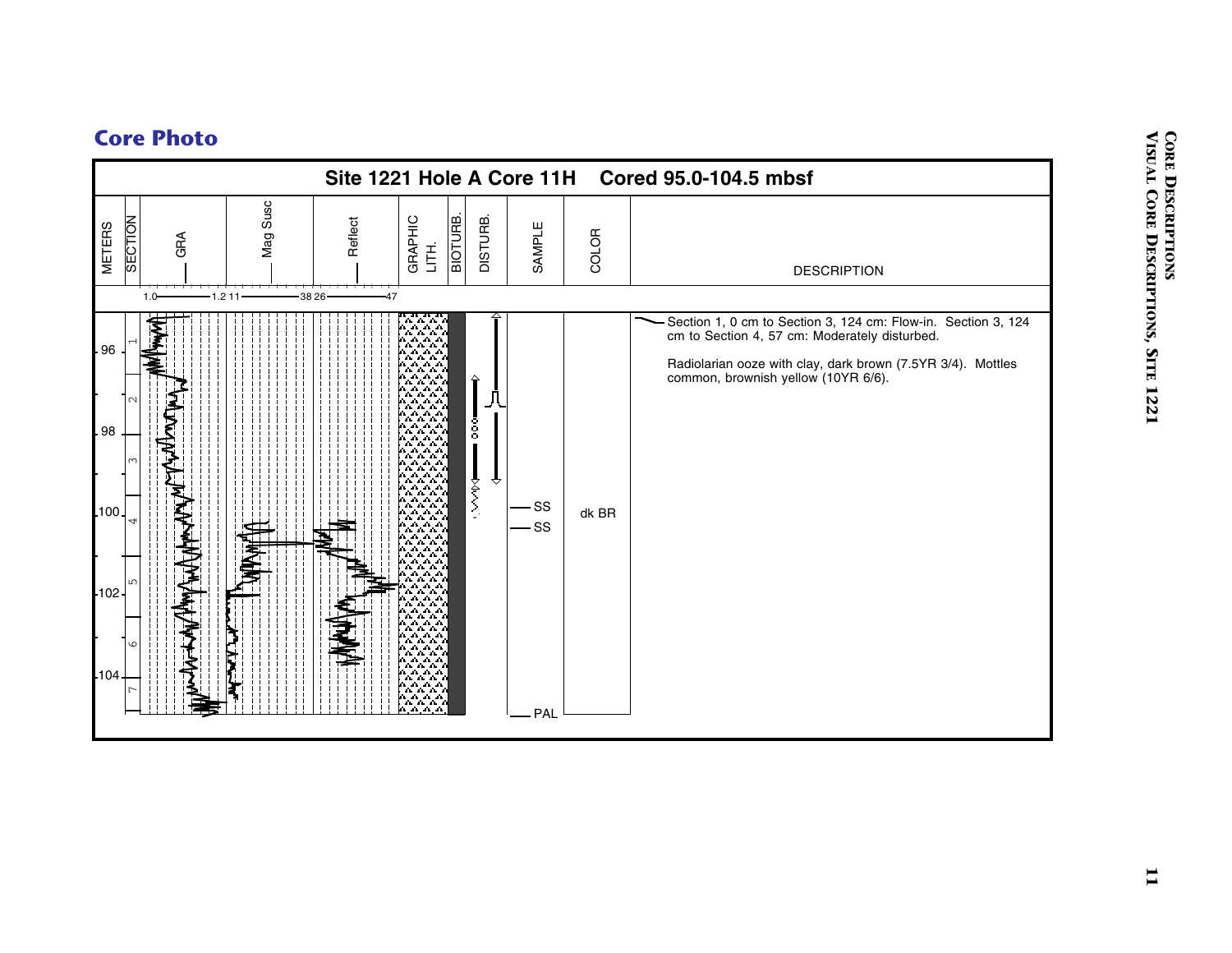|                          | Site 1221 Hole A Core 12H |                                                                                                                                                                                                                                                                   |                |              |           | Cored 104.5-110.6 mbsf                                                                                                       |
|--------------------------|---------------------------|-------------------------------------------------------------------------------------------------------------------------------------------------------------------------------------------------------------------------------------------------------------------|----------------|--------------|-----------|------------------------------------------------------------------------------------------------------------------------------|
| SECTION<br><b>METERS</b> |                           | <b>BIOTURE.</b><br>GRAPHIC<br>LITH.                                                                                                                                                                                                                               | <b>DISTURB</b> | SAMPLE       | COLOR     | <b>DESCRIPTION</b>                                                                                                           |
| $-106$                   |                           | ana a                                                                                                                                                                                                                                                             |                |              | <b>BR</b> | Entire core: Flow-in.<br>Radiolarian ooze, brown (7.5YR 4/4) to dark brown (7.5YR 3/4).                                      |
|                          |                           | an an an a<br><b>ALCOHOL:</b><br>.<br>A A A A                                                                                                                                                                                                                     |                | .SS          | dk BR     | Minor lithologies:<br>Section 2, 81 cm to Section 3, 80 cm: Large clast, radiolarian<br>clay, very dark brown (7.5YR 2.5/3). |
| 108 -                    |                           | .<br>n.<br>.<br>and the site.<br>and a factor of the                                                                                                                                                                                                              |                |              | <b>BR</b> | Section 4: Chert fragments, black (N1).<br>Section 5 to 7: Clay, small clasts, very dark brown (7.5YR                        |
| $110 -$<br>$-112-$       |                           | .<br><b>Contract Contract</b><br>and and and<br><b>Contract Contract</b><br>المتحال والمتحال<br>a a a a<br>.<br>.<br>.<br><b>COL</b><br>.<br><b>Service State</b><br>1.1.1.1<br>and and and<br>a a a a<br>an an an<br><b>SALE AND</b><br><b>Contract Contract</b> | 八              | - IW<br>- SS | dk BR     | $2.5/3$ ).                                                                                                                   |
| -114                     |                           | <b>Service</b> A<br>and a factor of the con-<br>.<br>an an an                                                                                                                                                                                                     |                | <b>PAL</b>   |           |                                                                                                                              |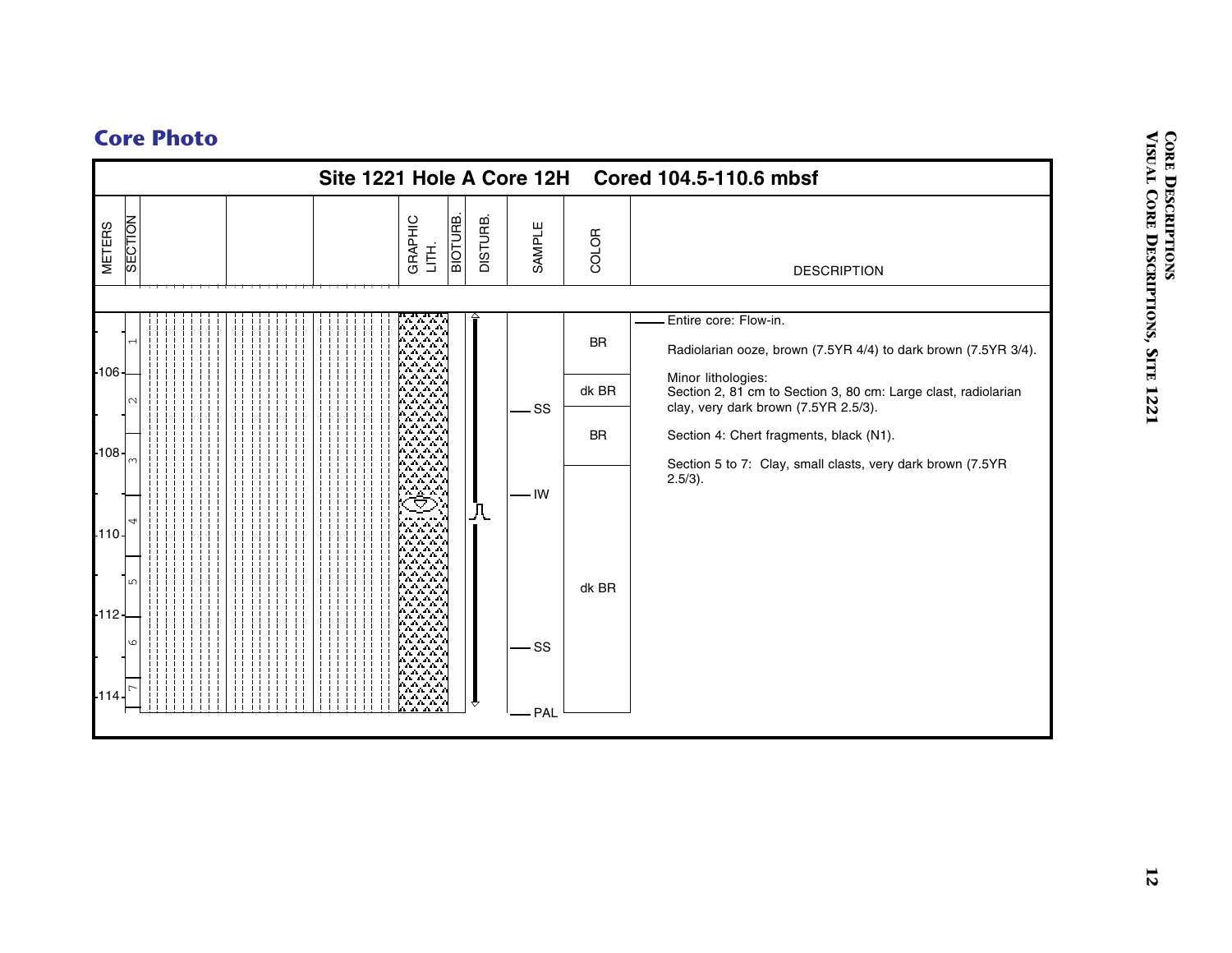|                          |                     |                                     |          |                 | Site 1221 Hole A Core 13X Cored 110.6-115.6 mbsf                      |
|--------------------------|---------------------|-------------------------------------|----------|-----------------|-----------------------------------------------------------------------|
| METERS<br>SECTION<br>GRA | Mag Susc<br>Reflect | <b>BIOTURB.</b><br>GRAPHIC<br>LITH. | DISTURB. | SAMPLE<br>COLOR | <b>DESCRIPTION</b>                                                    |
| $-1.80.0-$<br>$1.4 -$    | $-3.060-$           | -85                                 |          |                 | - Chert, black (N1), broken by drilling process, 0.5 cm to 5 cm size. |
|                          |                     |                                     |          |                 |                                                                       |
|                          |                     |                                     |          |                 |                                                                       |
|                          |                     |                                     |          |                 |                                                                       |
|                          |                     |                                     |          |                 |                                                                       |
|                          |                     |                                     |          |                 |                                                                       |
|                          |                     |                                     |          |                 |                                                                       |
|                          |                     |                                     |          |                 |                                                                       |
|                          |                     |                                     |          |                 |                                                                       |
|                          |                     |                                     |          |                 |                                                                       |
|                          |                     |                                     |          |                 |                                                                       |
|                          |                     |                                     |          |                 |                                                                       |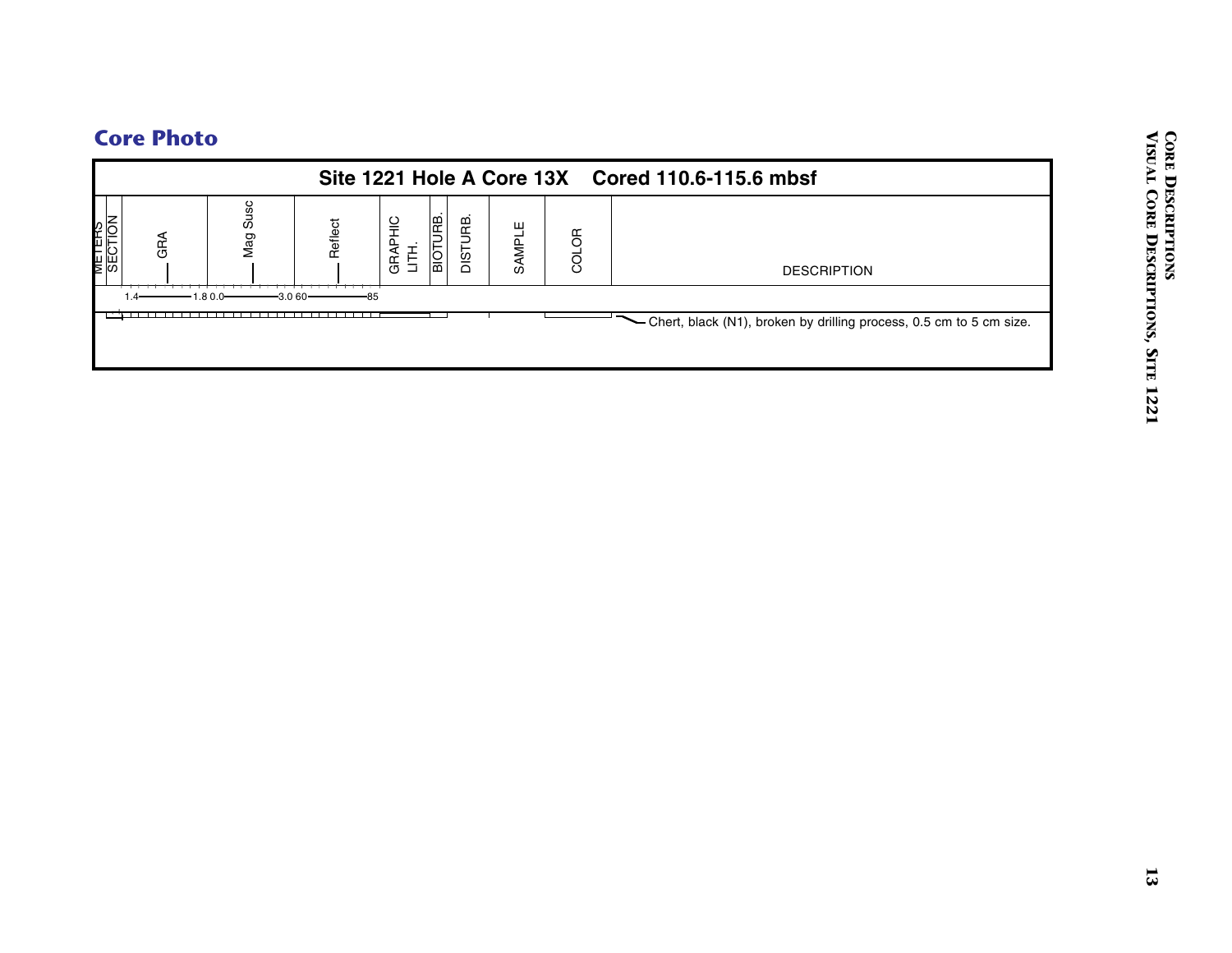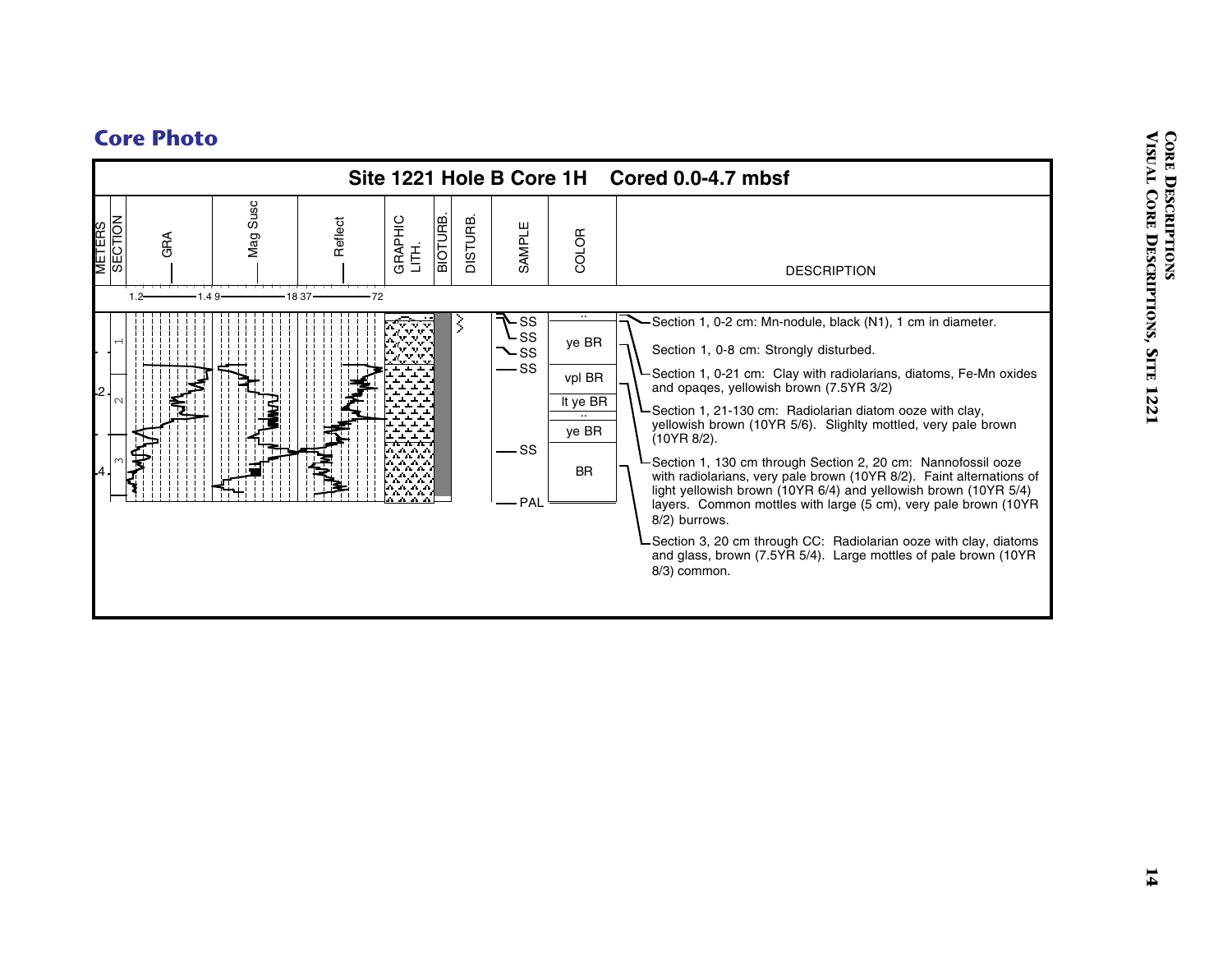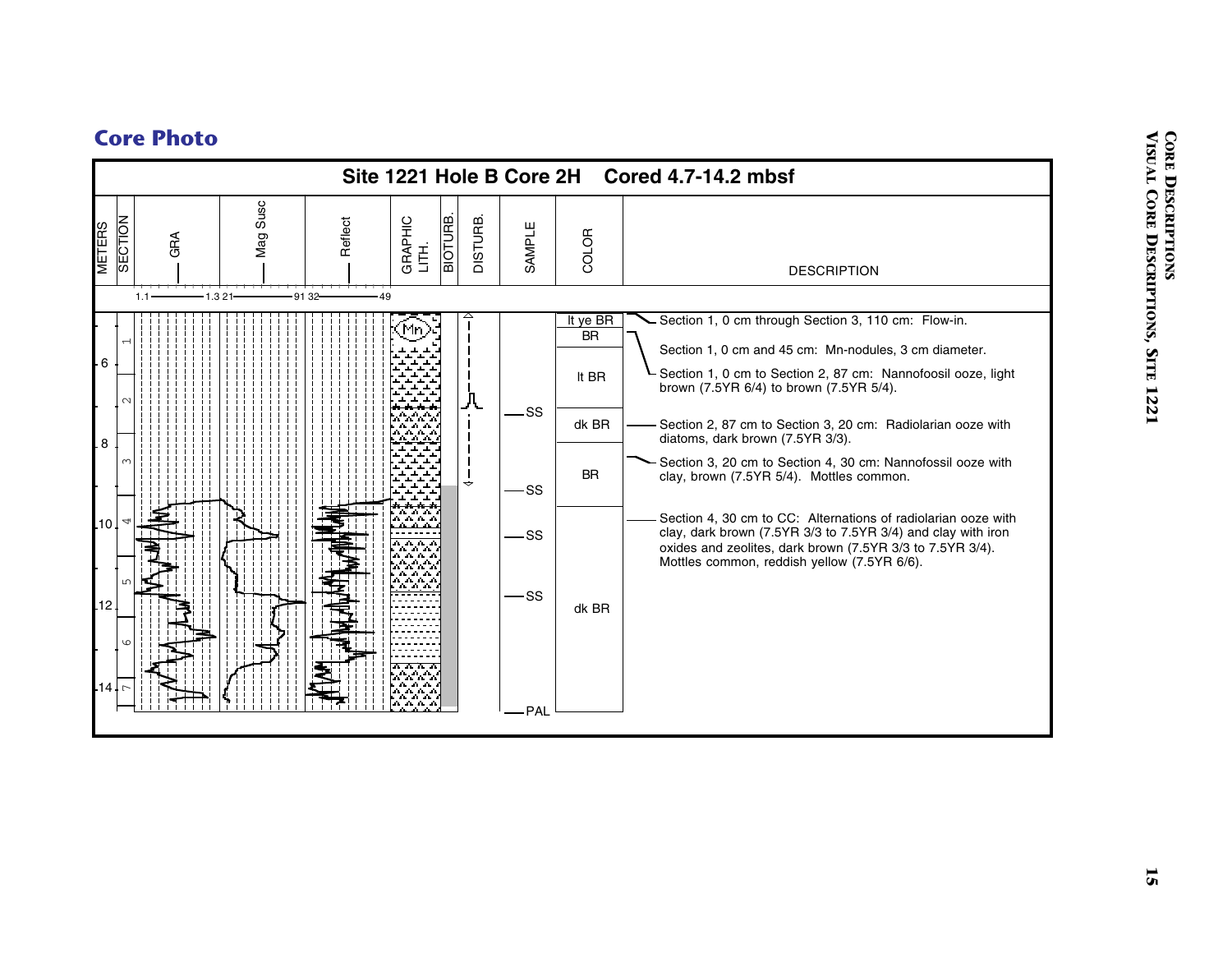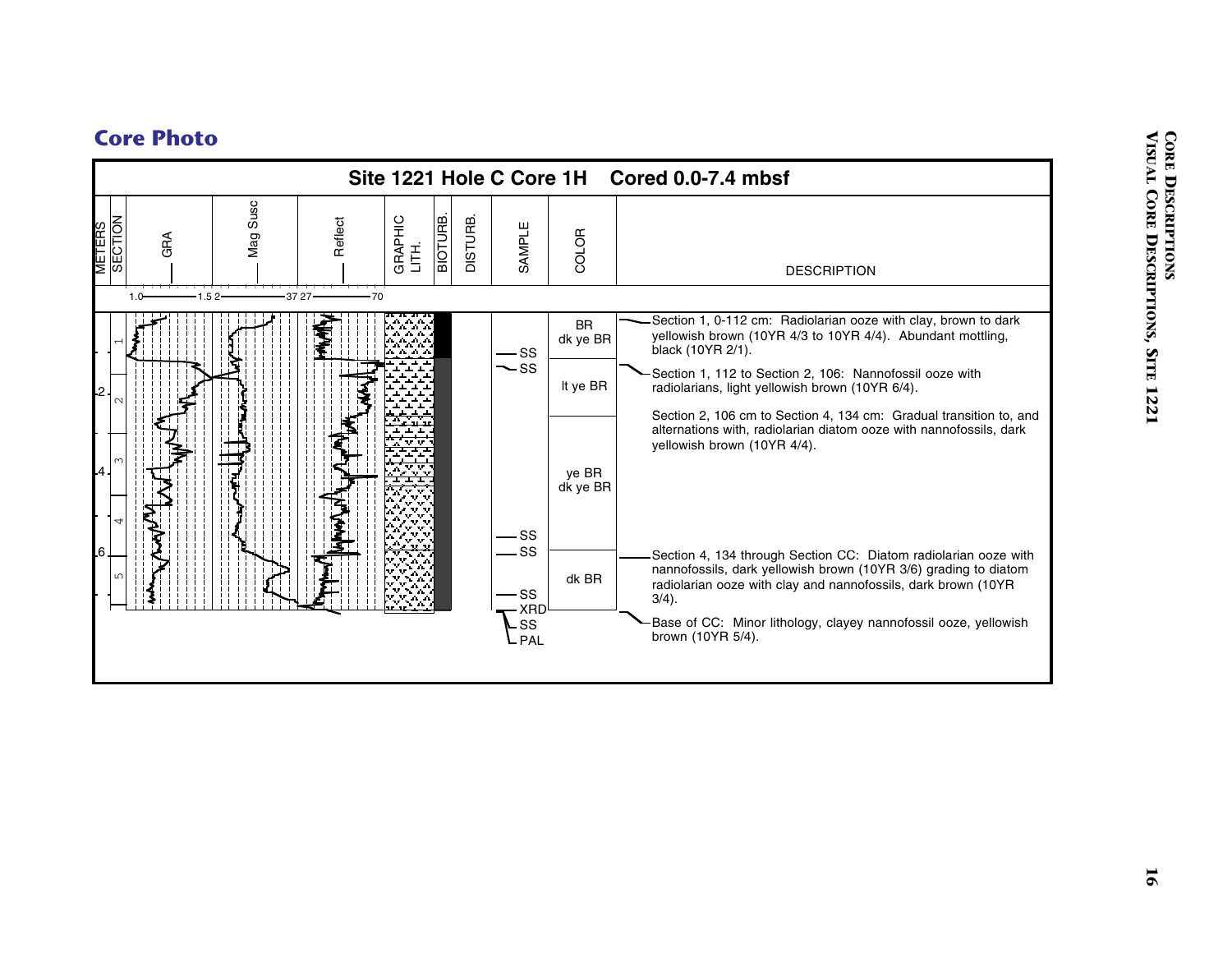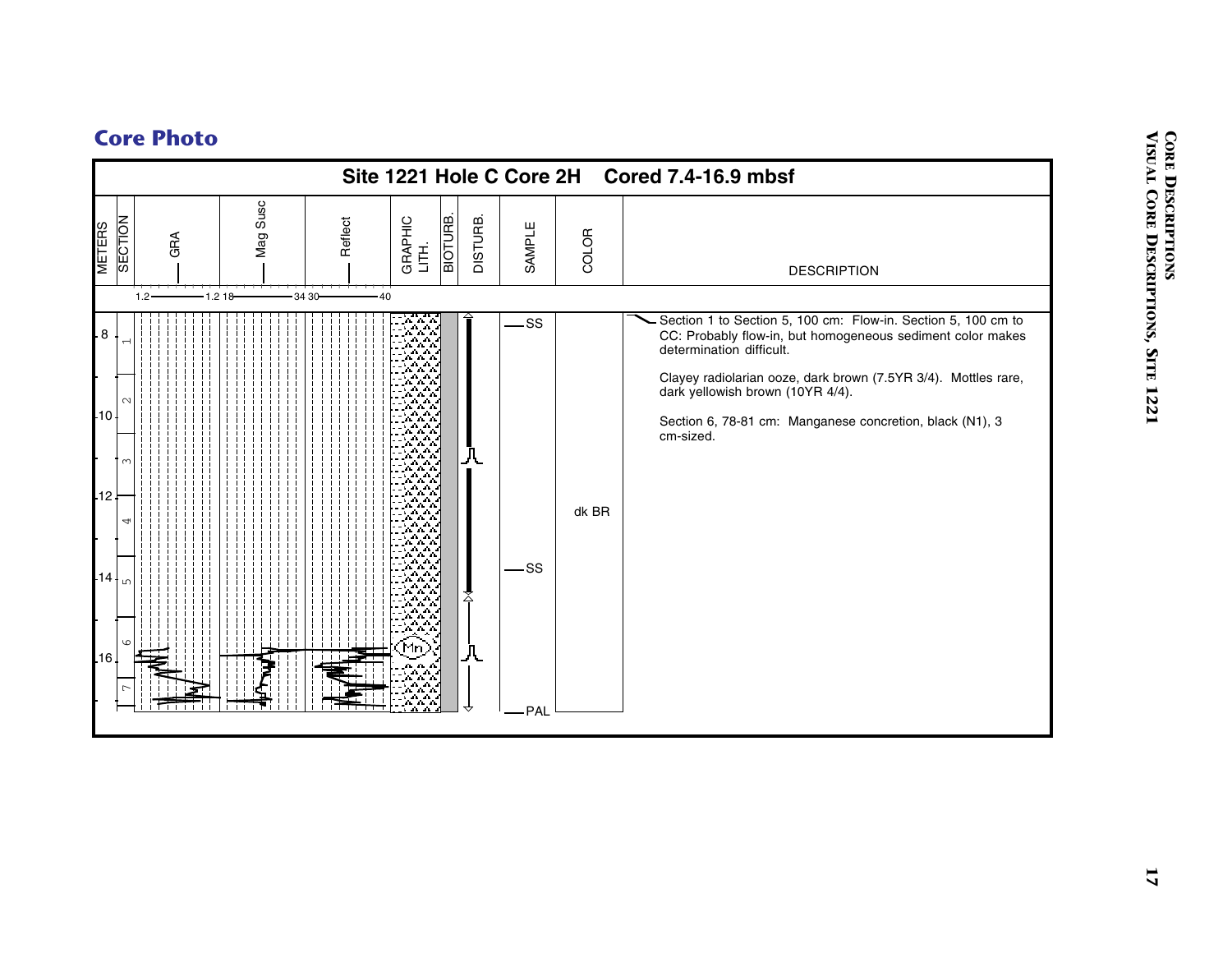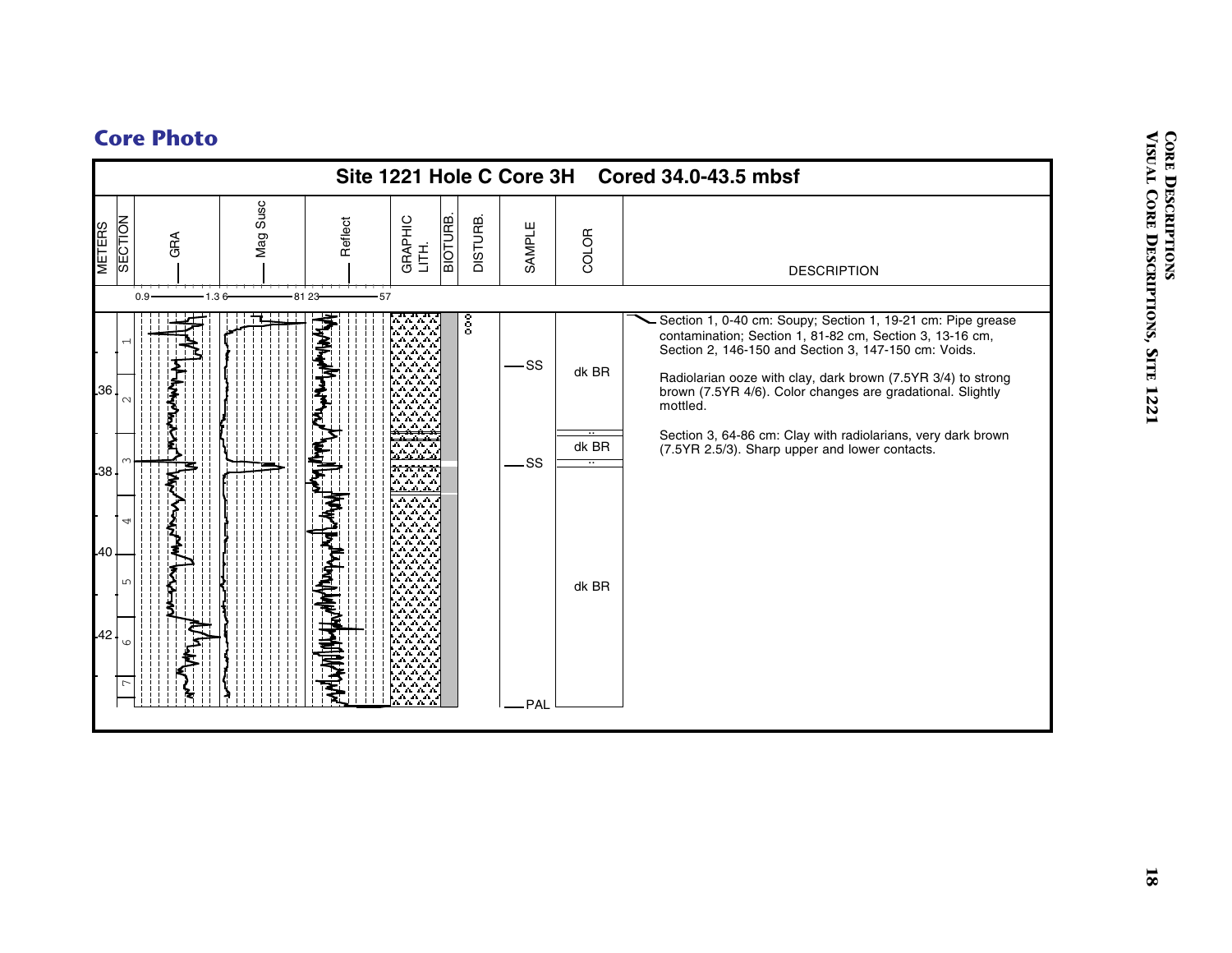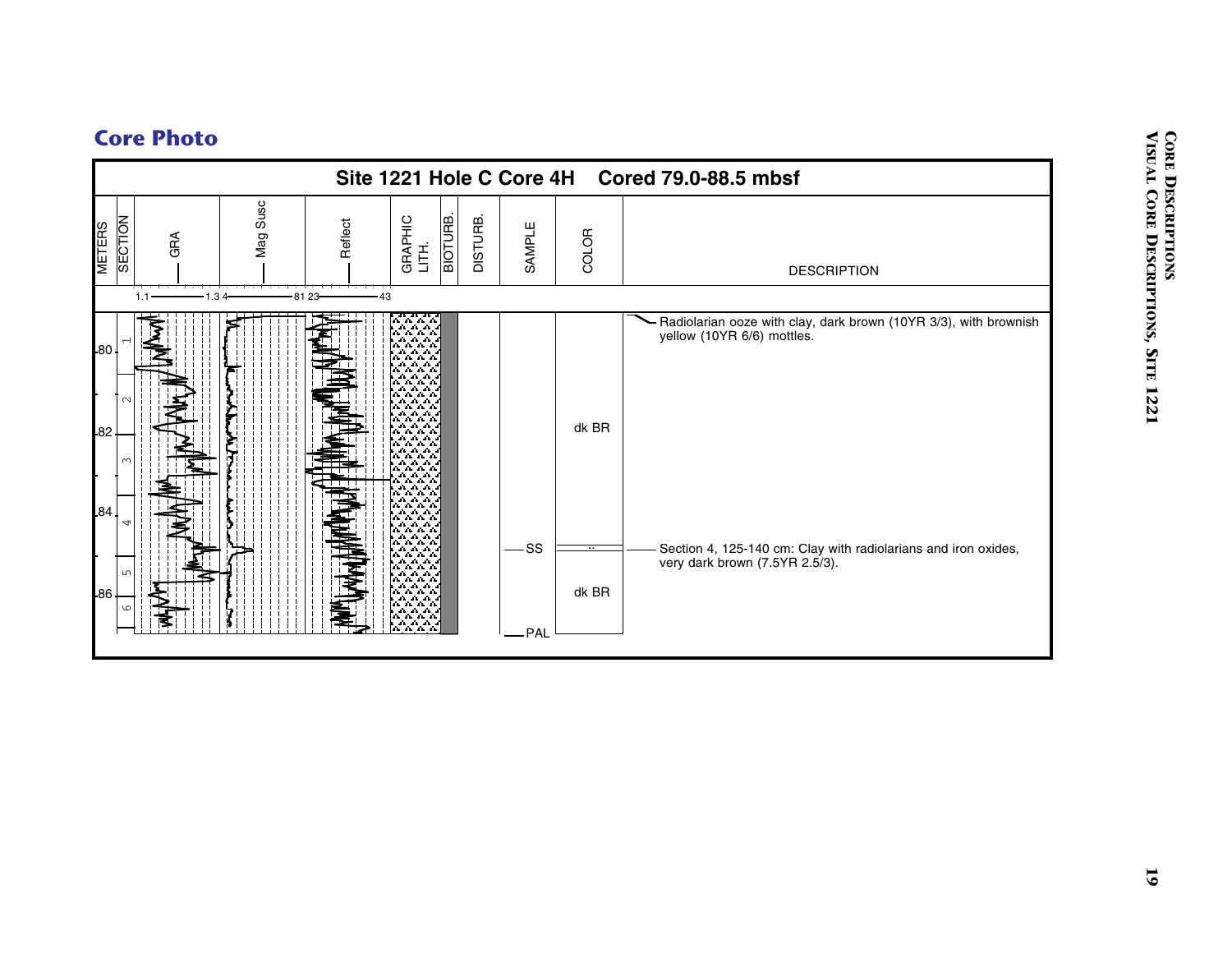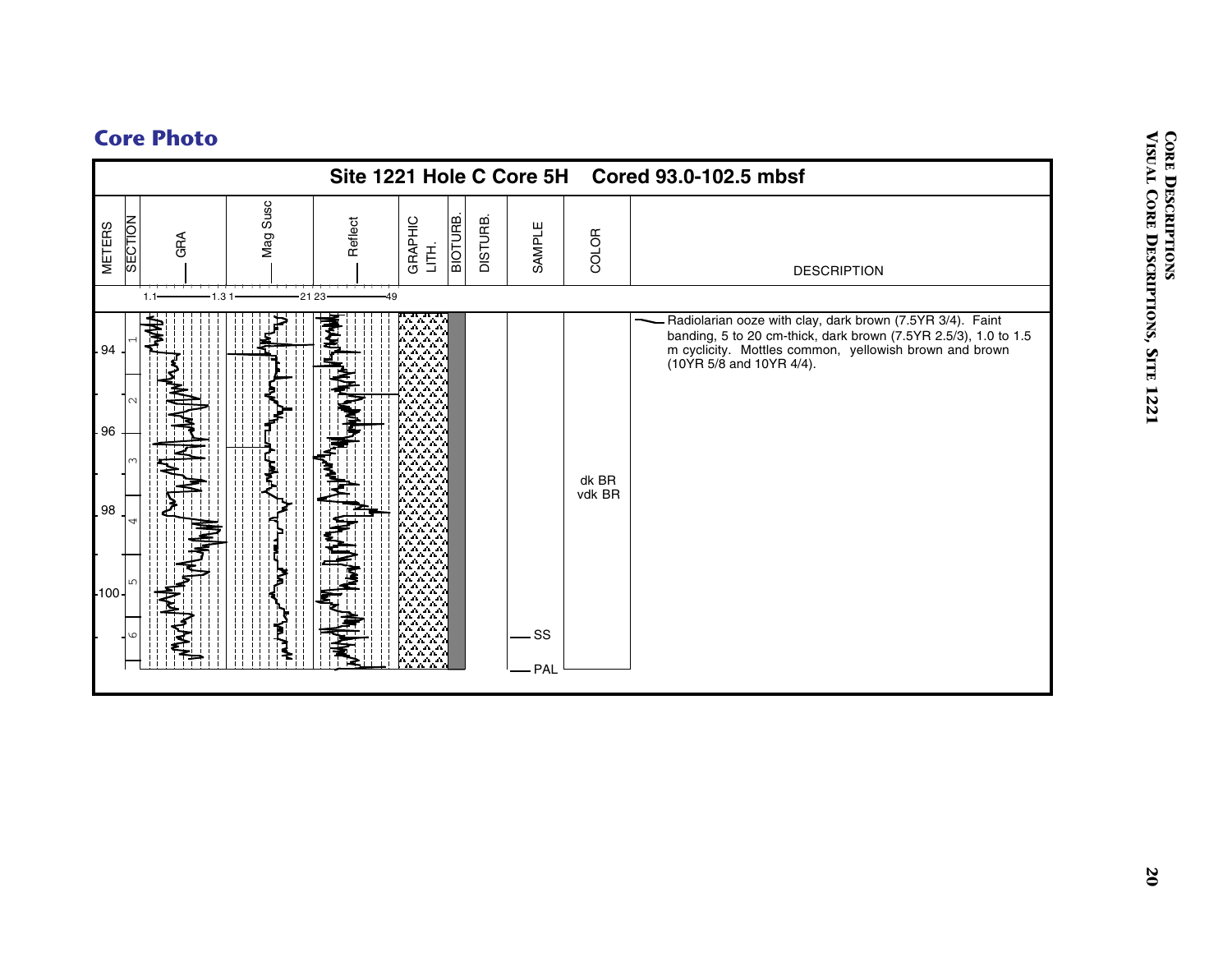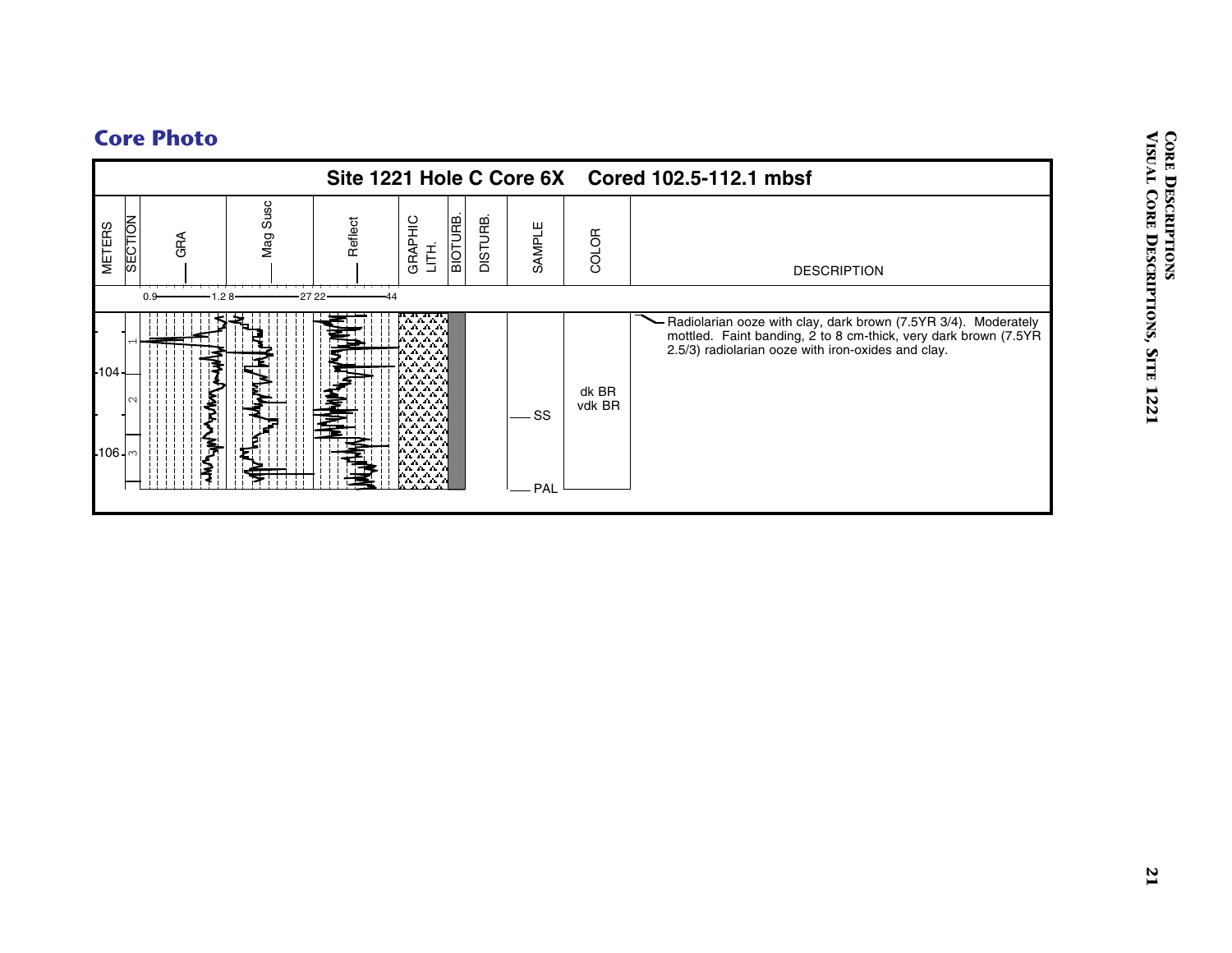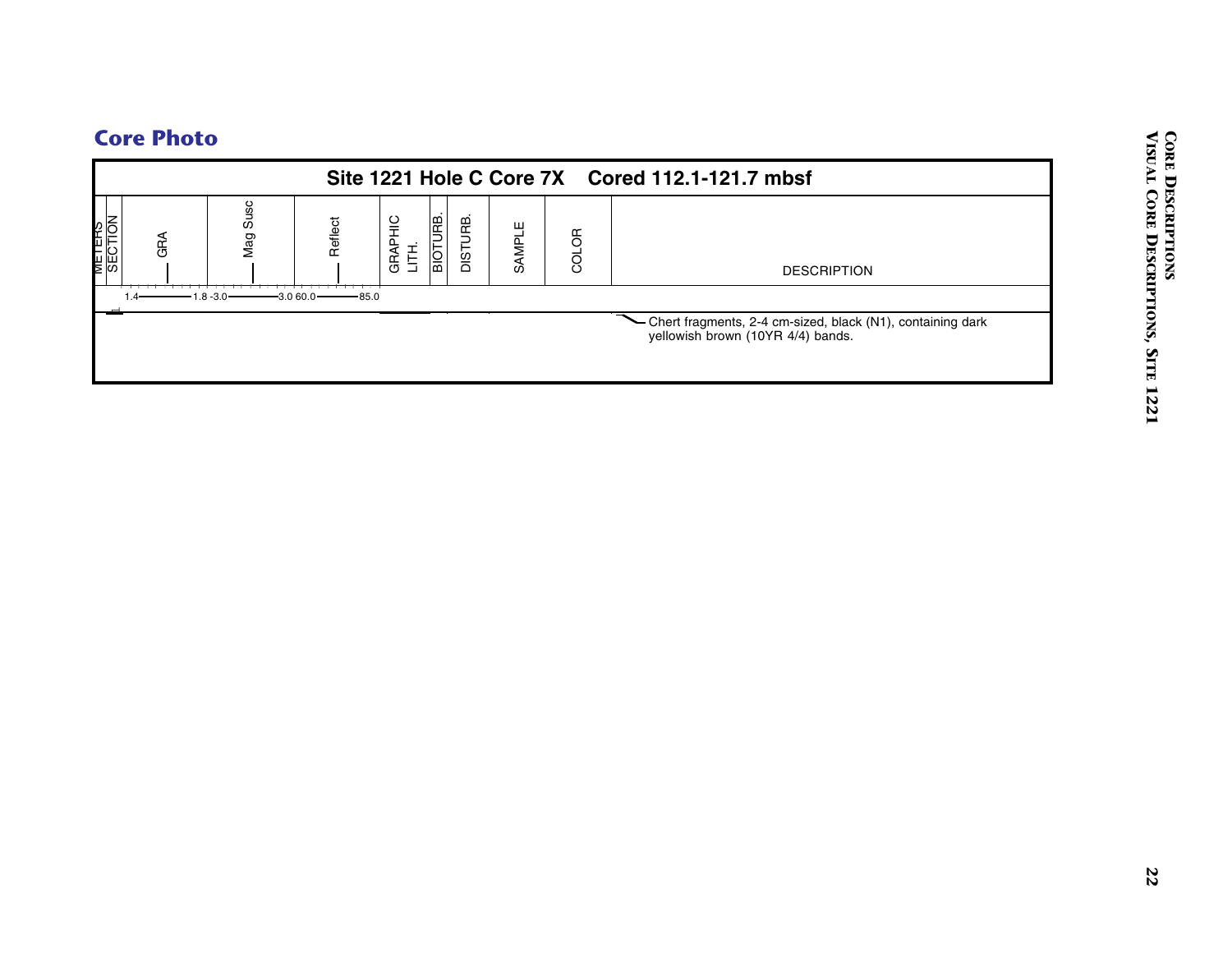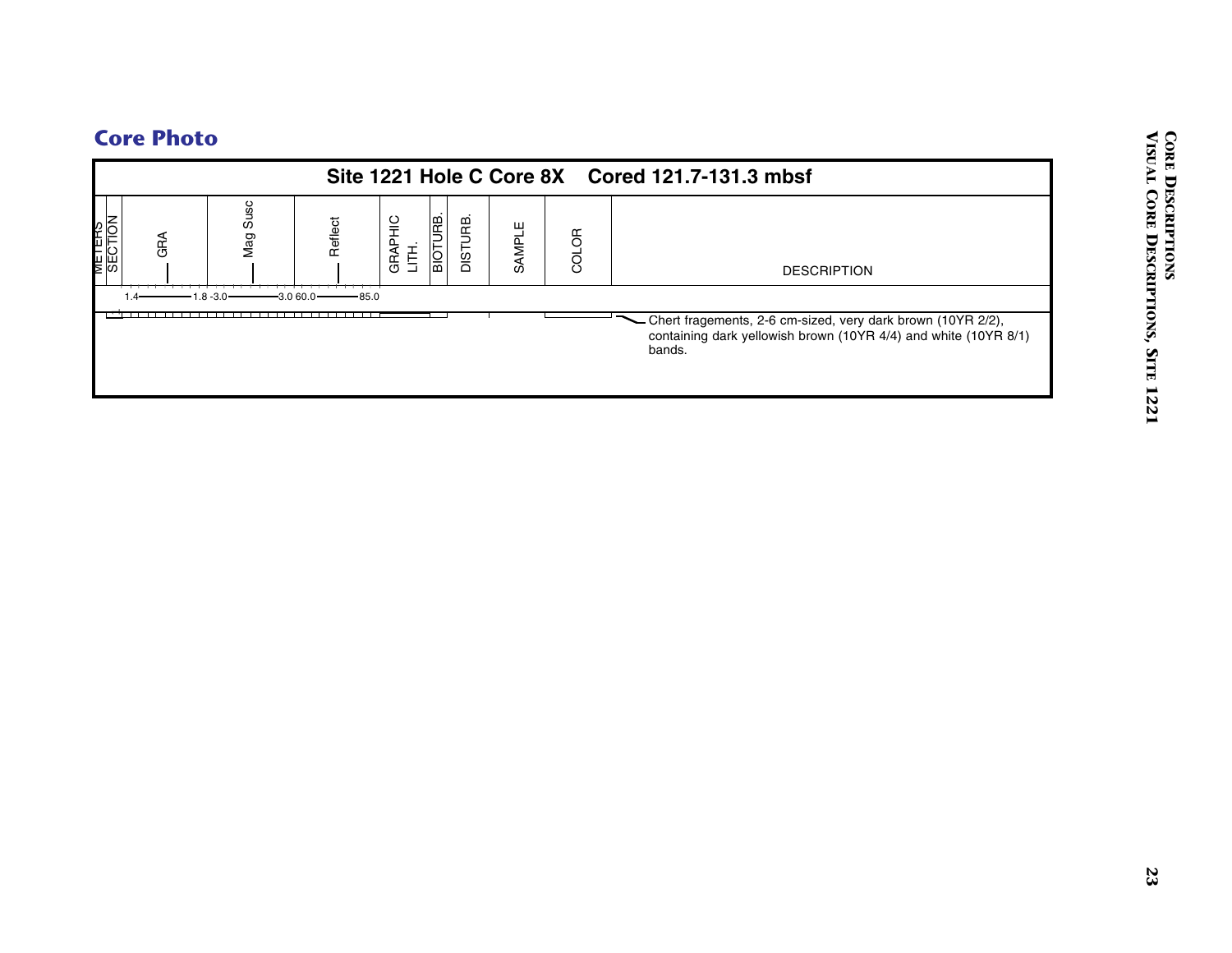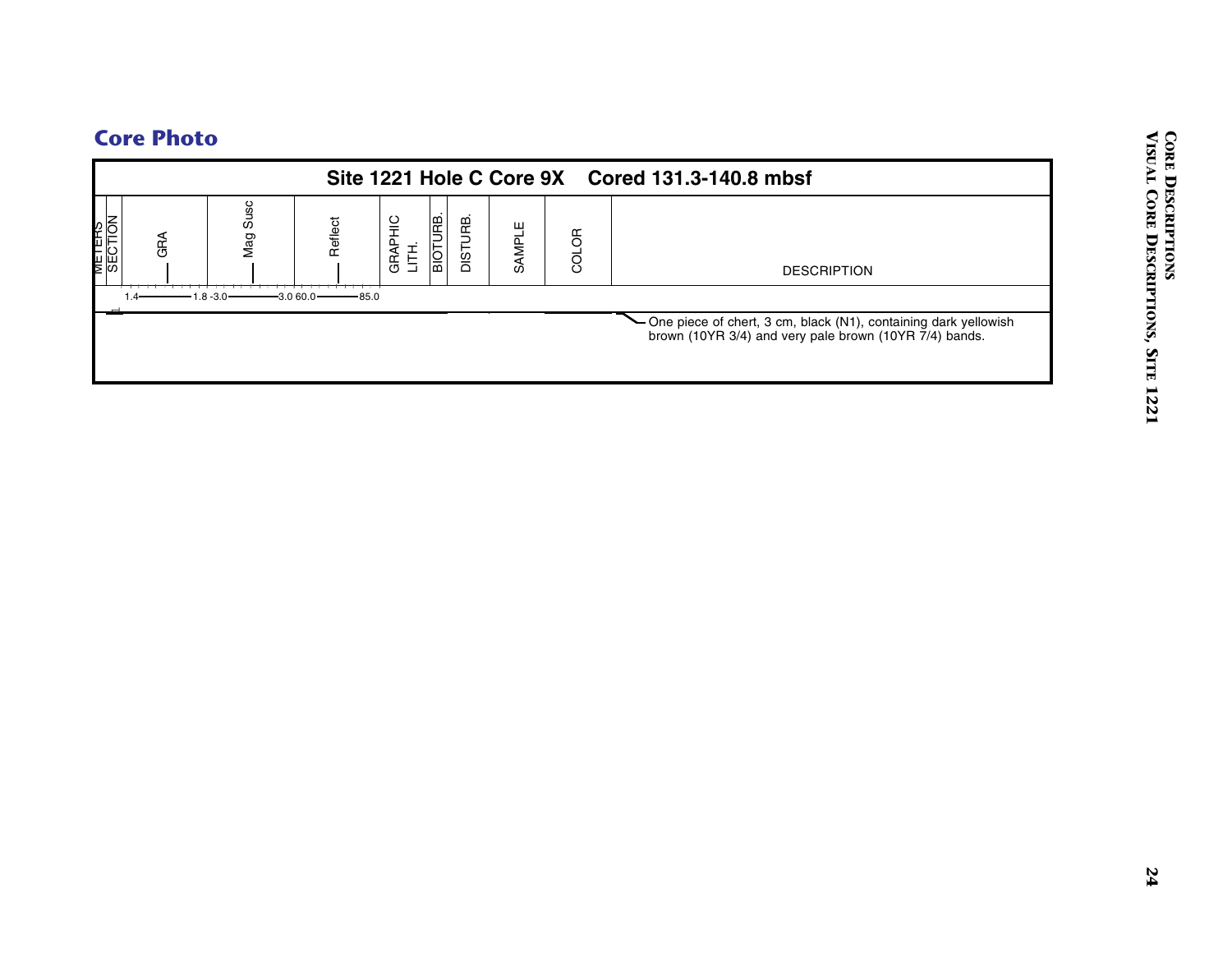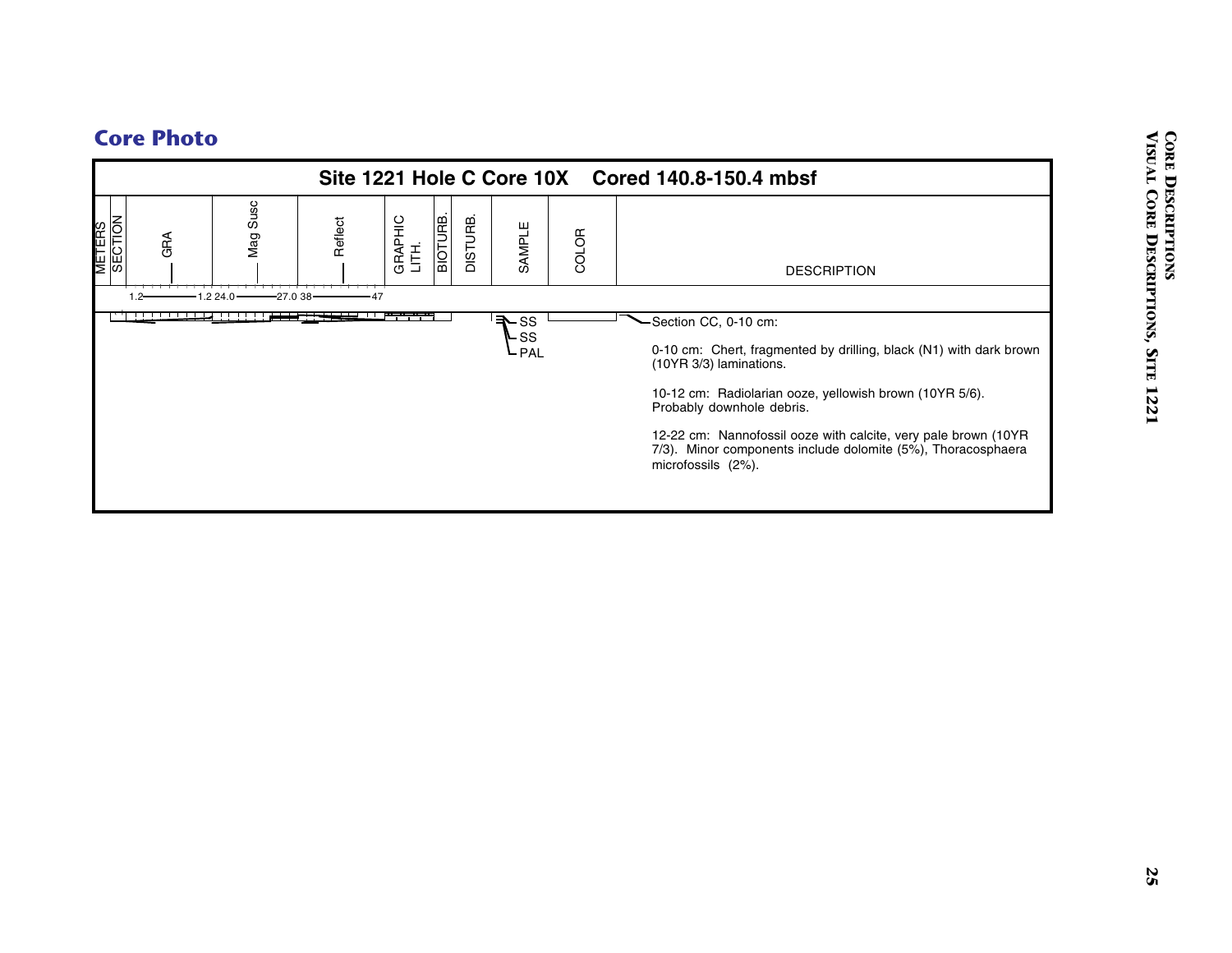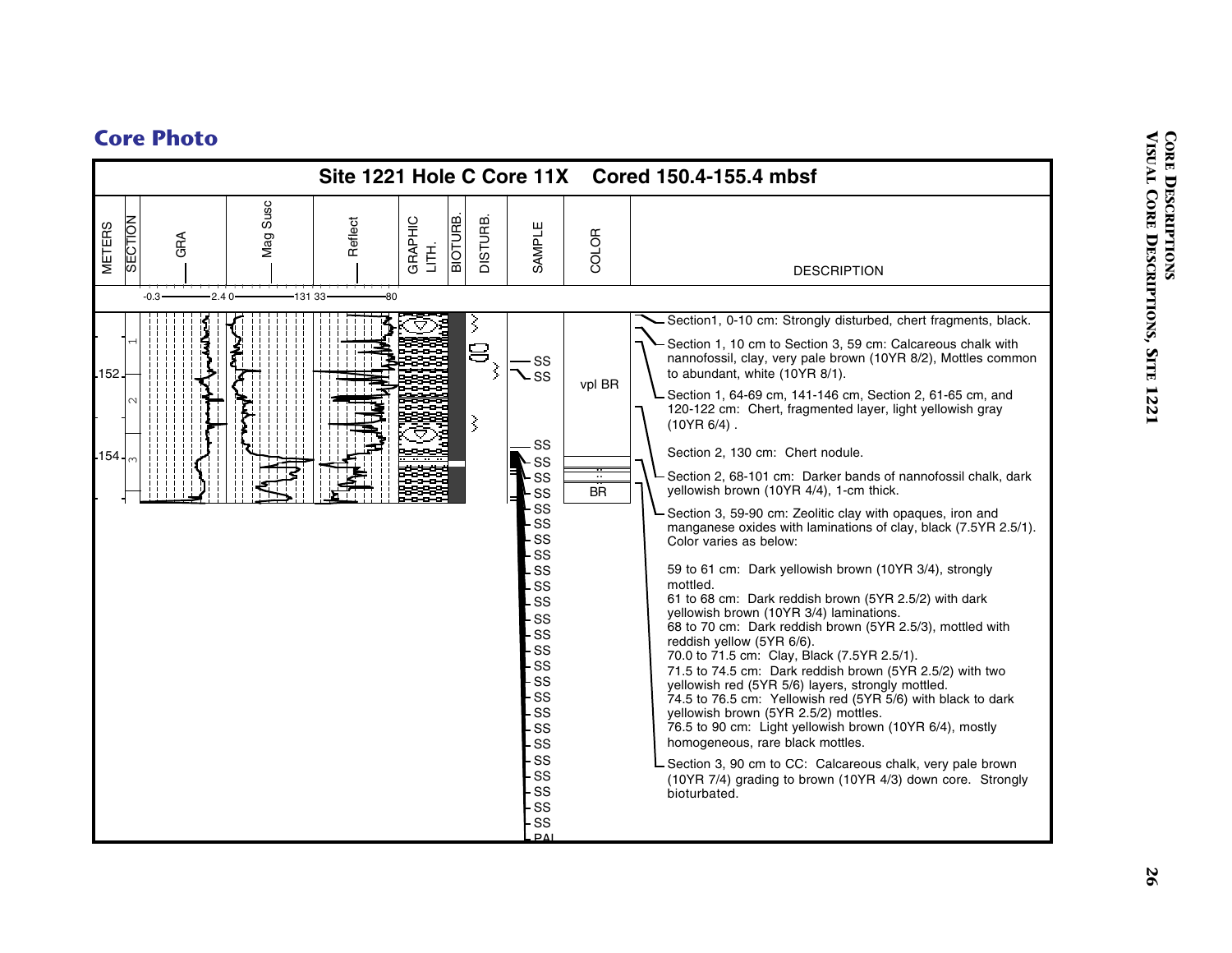

1221D-1X No Recovery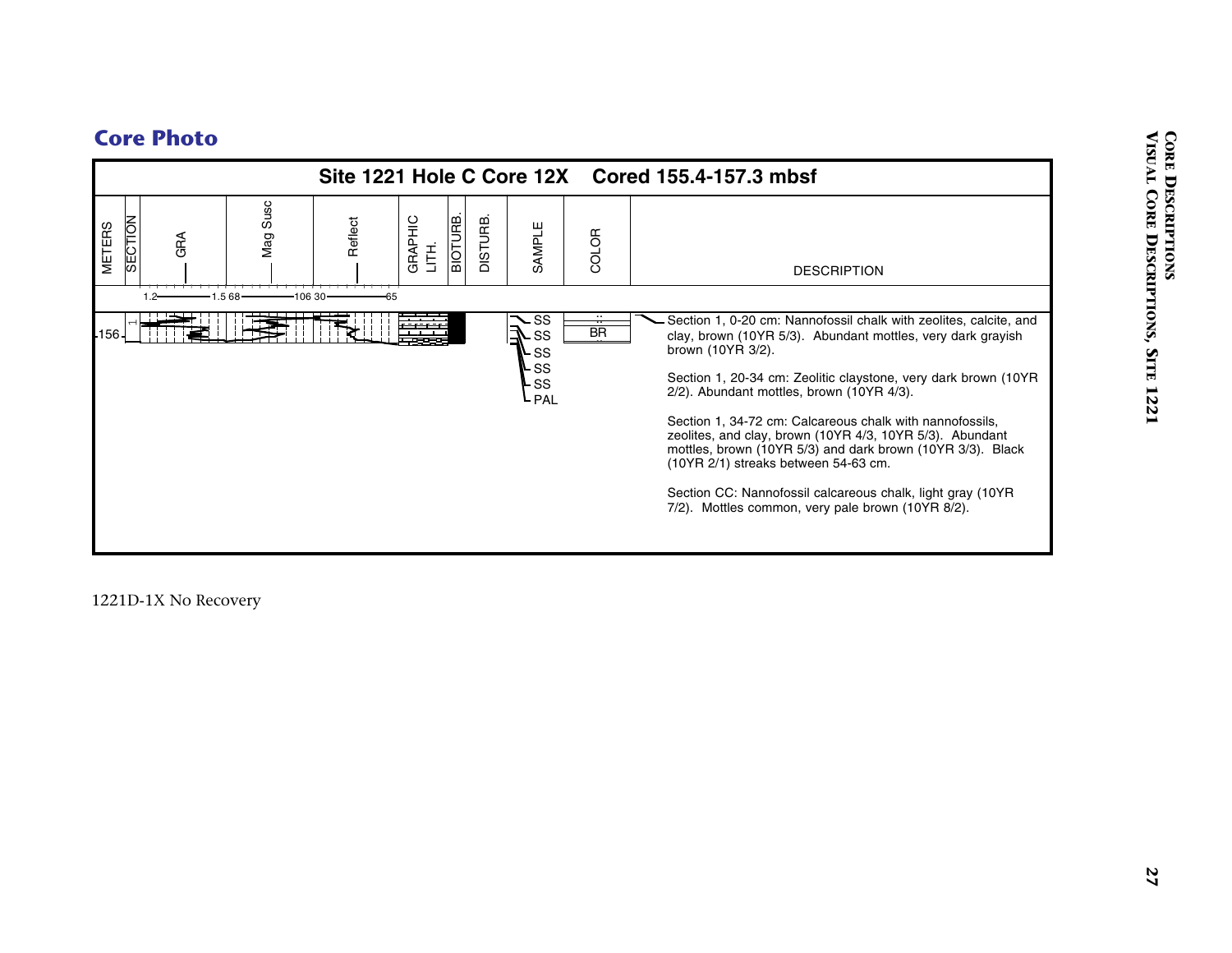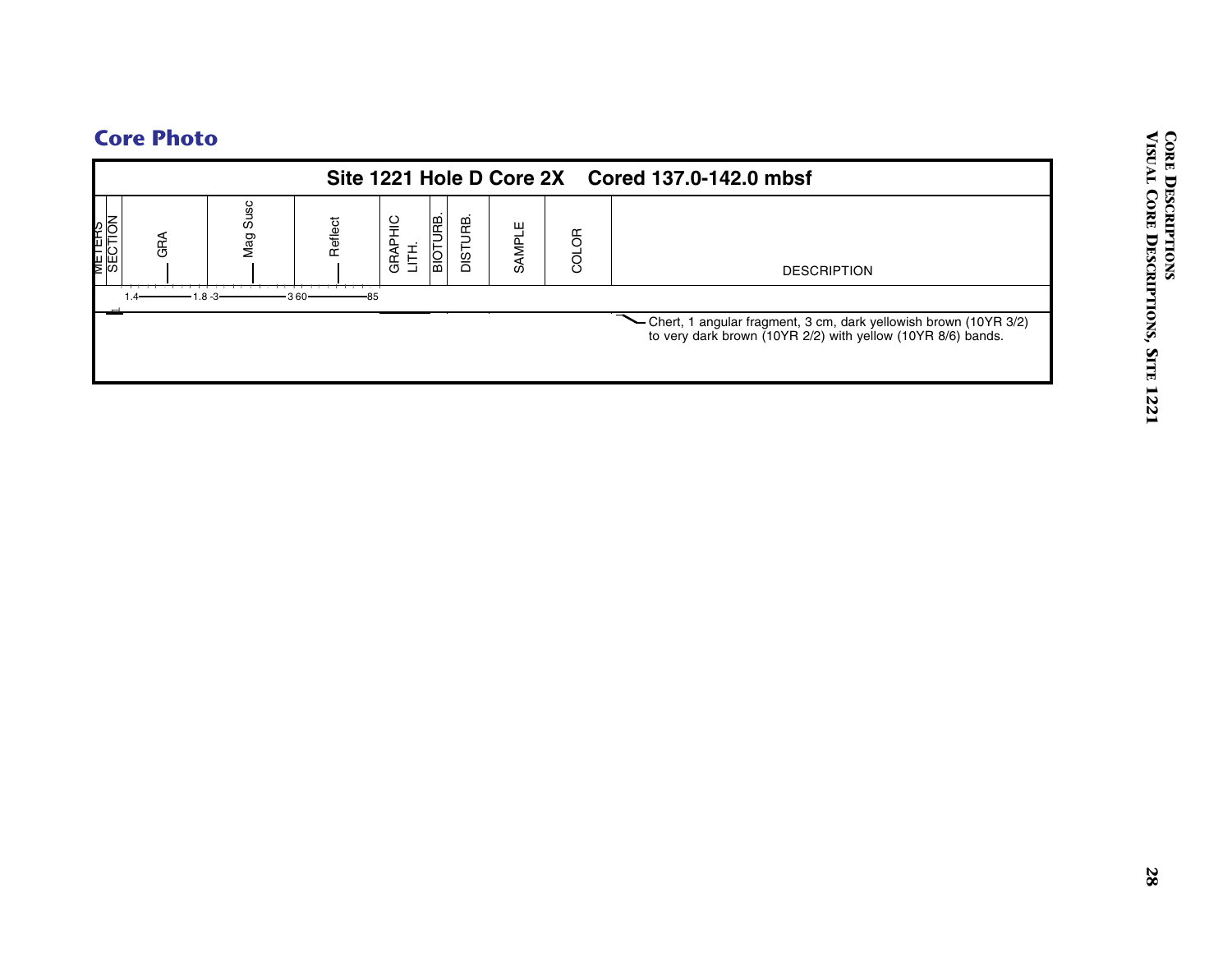|                          |                                     |          |        |       | Site 1221 Hole D Core 3X Cored 142.0-144.8 mbsf |  |
|--------------------------|-------------------------------------|----------|--------|-------|-------------------------------------------------|--|
| SECTION<br><b>METERS</b> | <b>BIOTURB.</b><br>GRAPHIC<br>LITH. | DISTURB. | SAMPLE | COLOR | <b>DESCRIPTION</b>                              |  |
|                          |                                     |          |        |       | - Chert, 1 cm angular fragment, black (N1).     |  |
|                          |                                     |          |        |       |                                                 |  |
|                          |                                     |          |        |       |                                                 |  |
|                          |                                     |          |        |       |                                                 |  |
|                          |                                     |          |        |       |                                                 |  |
|                          |                                     |          |        |       |                                                 |  |
|                          |                                     |          |        |       |                                                 |  |
|                          |                                     |          |        |       |                                                 |  |
|                          |                                     |          |        |       |                                                 |  |
|                          |                                     |          |        |       |                                                 |  |
|                          |                                     |          |        |       |                                                 |  |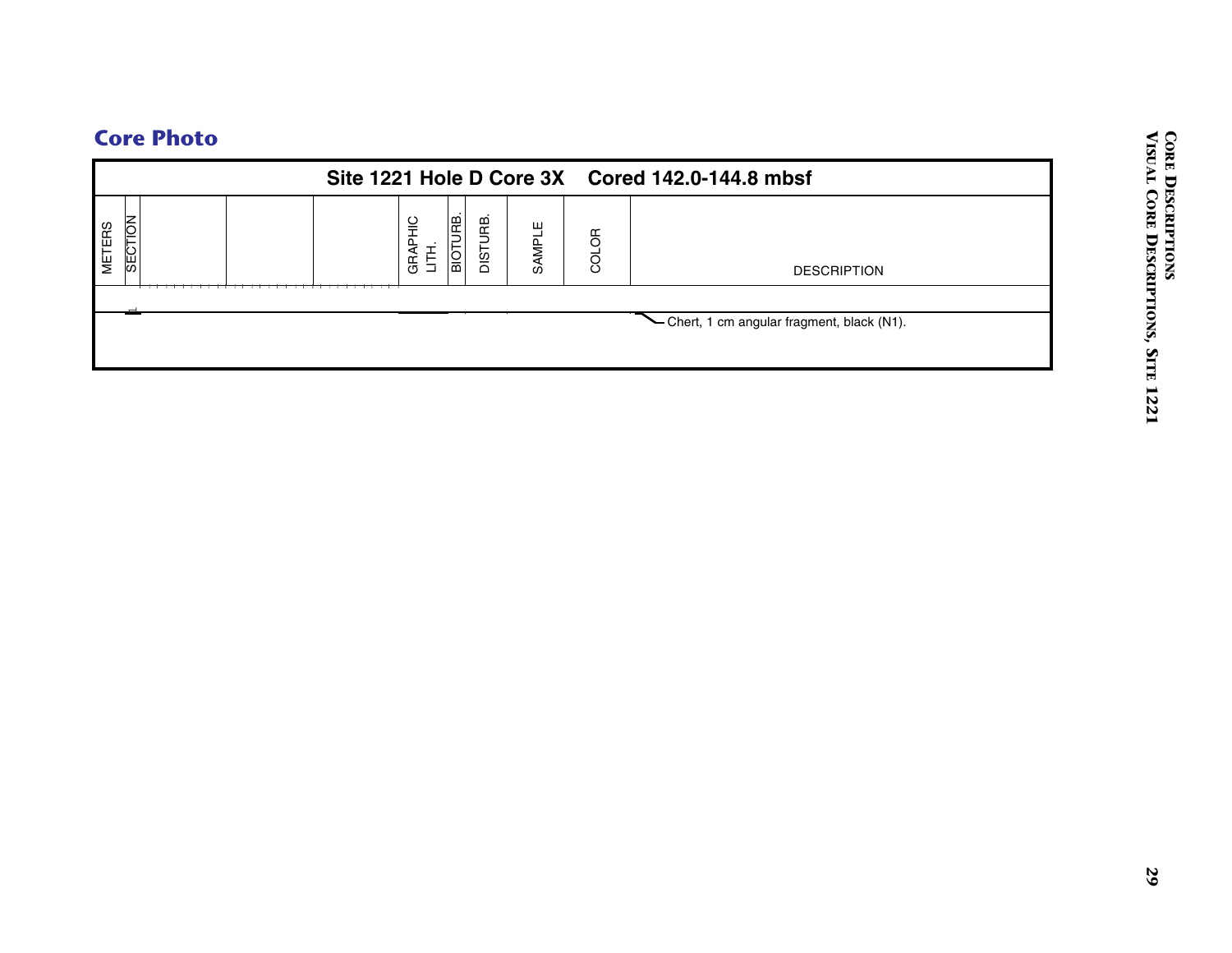

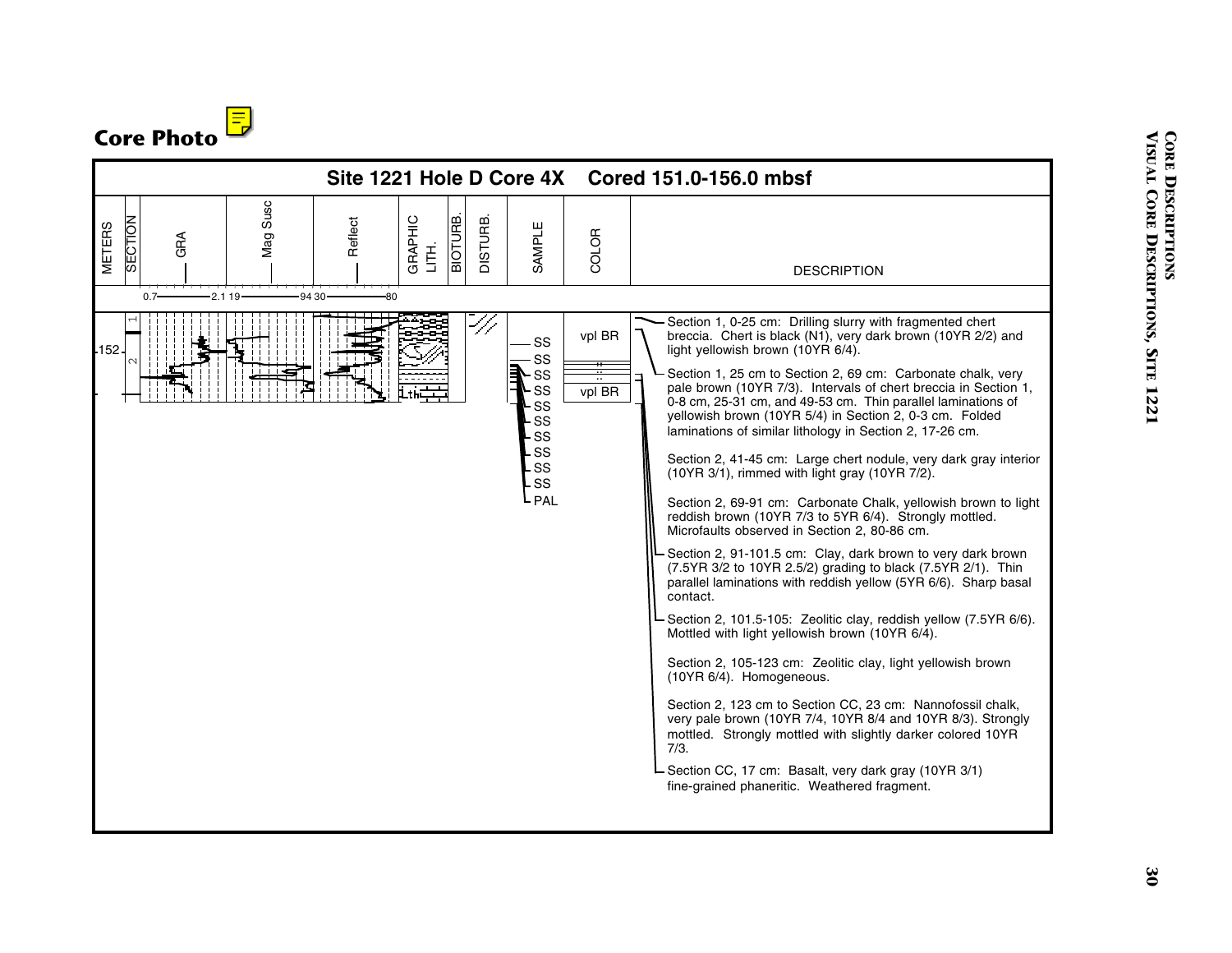| Sample               |                             |                              |                     |          |                                  |                   |                 |                  |      | <b>Texture</b> |            | <b>Mineral</b> |              |                                   |               |                      |               |                |                      |                                |                      |                      | <b>Biogenic</b> |                          |                   |                       |                    |                                 |                                |                        |                                                                         |
|----------------------|-----------------------------|------------------------------|---------------------|----------|----------------------------------|-------------------|-----------------|------------------|------|----------------|------------|----------------|--------------|-----------------------------------|---------------|----------------------|---------------|----------------|----------------------|--------------------------------|----------------------|----------------------|-----------------|--------------------------|-------------------|-----------------------|--------------------|---------------------------------|--------------------------------|------------------------|-------------------------------------------------------------------------|
|                      |                             |                              |                     |          |                                  |                   |                 |                  |      |                |            |                |              |                                   |               |                      |               |                |                      |                                |                      |                      |                 |                          |                   |                       |                    |                                 |                                |                        |                                                                         |
| Leg                  | Site                        | Hole                         | Core                | Coretype | Section                          | Top Interval (cm) | (mbsf)<br>Depth | Lithology        | Sand | Silt           | Clay       | Apatite (14)   | Calcite (30) | $\left(47\right)$<br>Clay Mineral | Dolomite (62) | Fe Oxide (68)        | Feldspar (71) | Opaques (140)  | (159)<br>Plagioclase | $\mathbf{5}$<br>Volcanic Glass | <b>Zeolite (222)</b> | (29)<br>Calcispheres | Diatoms (58)    | <b>Fish Remains (74)</b> | Foraminifers (78) | (132)<br>Nannofossils | Radiolarians (173) | Siliceous Sponge Spicules (185) | <b>Silicoflagellates (189)</b> | (252)<br>Theracosphera | Comments                                                                |
| <b>Hole A</b><br>199 | 1221                        | A                            | $\mathbf{1}$        | H        | $\overline{4}$                   | 17                | 4.67            | $\mathbf D$      |      |                | 100        |                |              | 10                                |               |                      |               |                |                      | 10                             |                      |                      | 15              |                          |                   | 35                    | 30                 |                                 |                                |                        | Radiolarian, nannofossil ooze with diatoms, clay and                    |
| 199                  | 1221                        | A                            | 1                   | H        | $\overline{4}$                   | 75                | 5.25            | D                |      |                | 100        |                |              | 10                                |               |                      |               |                |                      | 10                             |                      |                      | 40              |                          |                   | 35                    | 5                  |                                 |                                |                        | glass<br>Nannofossil, diatom ooze with clay, and volcanic               |
|                      |                             |                              |                     |          |                                  |                   |                 |                  |      |                |            |                |              |                                   |               |                      |               |                |                      |                                |                      |                      |                 |                          |                   |                       |                    |                                 |                                |                        | glass                                                                   |
| 199                  | 1221                        | A                            | 1                   | H        | $\overline{4}$                   | 80                | 5.30            | D                |      |                | 100        |                |              | 10                                |               |                      |               |                |                      | 15                             |                      |                      | 25              |                          |                   | 40                    | 10                 |                                 |                                |                        | Nannofossil ooze with diatoms, volcanic glass,<br>radiolarians and clay |
| 199                  | 1221                        | A                            | $\mathbf{1}$        | H        | 5                                | 40                | 6.40            | $\mathbf D$      |      |                | 100        |                |              | 10                                |               |                      |               |                |                      | 10                             |                      |                      | 35              |                          |                   | 30                    | 15                 |                                 |                                |                        | Nannofossil diatom ooze with radiolarian, clay, and<br>volcanic glass   |
| 199                  | 1221                        | $\mathbf{A}$                 | $\mathbf{1}$        | H        | 5                                | 90                | 6.90            | D                |      |                | 100        |                |              | 20                                |               | $\mathbf{1}$         |               |                |                      | 15                             |                      |                      | 24              |                          |                   | 20                    | 20                 |                                 |                                |                        | Diatom ooze with clay, glass, nannofossils, and<br>radiolarians         |
| 199                  | 1221                        | A                            | $\mathbf{1}$        | H        | 6                                | 109               | 8.59            | D                |      |                | 100        |                |              | 56                                |               | 2                    |               | 3              |                      | $\overline{c}$                 | 2                    |                      |                 |                          |                   |                       | 35                 |                                 |                                |                        | Radiolarian clay                                                        |
| 199                  | 1221                        | $\mathbf{A}$                 | $\mathbf{1}$        | H        | $\overline{7}$                   | 30                | 9.30            | D                |      |                | 100        |                |              | 53                                |               | $\overline{7}$       |               | 3              |                      | $\mathbf{2}$                   | 35                   |                      |                 |                          |                   |                       |                    |                                 |                                |                        | Zeolitic clay                                                           |
| 199                  | 1221                        | $\mathbf{A}$                 | $\mathbf{1}$        | H        | $7\overline{ }$                  | 80                | 9.80            | $\mathbf D$      |      |                | 100        |                |              | 15                                |               | 5                    |               |                |                      |                                |                      |                      | $\star$         |                          |                   |                       | 80                 |                                 |                                |                        | Radiolarian ooze with clay                                              |
| 199                  | 1221                        | $\mathbf{A}$                 | $\mathbf{1}$        | H        | CC                               | 20                | 10.09           | $\mathbf D$      |      |                | 100        |                |              | 15                                |               | 3                    |               |                |                      |                                |                      |                      | $\overline{2}$  |                          |                   |                       | 80                 |                                 |                                |                        | Radiolarian ooze with clay                                              |
| 199                  | 1221                        | $\mathbf{A}$                 | 2                   | H        | $\mathbf{1}$                     | 64                | 10.14           | D                |      |                | 100        |                |              | 40                                |               | 15                   |               | 15             |                      | 1<br>$\star$                   | 29                   |                      |                 |                          |                   |                       |                    |                                 |                                |                        | Zeolitic clay with Fe-oxides and opaque minerals                        |
| 199                  | 1221                        | $\mathbf{A}$                 | 2                   | H        | 3                                | 9                 | 12.59           | D                |      |                | 100        |                |              | 55                                |               | 15                   |               | 15             |                      |                                |                      |                      |                 |                          |                   |                       | 15                 |                                 |                                |                        | Clay with Fe-oxides, opaque minerals, and<br>radiolarians               |
| 199                  | 1221                        | $\mathbf{A}$                 | $\overline{c}$      | H        | 3                                | 30                | 12.80           | D                |      |                | 100        |                |              | 15                                |               | $5\overline{)}$      |               | 3              |                      |                                |                      |                      |                 |                          |                   |                       | 77                 |                                 |                                |                        | Radiolarian ooze with clay                                              |
| 199<br>199           | 1221                        | $\mathbf{A}$                 | $\overline{2}$      | H        | 5                                | 9<br>60           | 15.59           | M                |      |                | 100        |                |              | 5                                 |               |                      |               |                |                      |                                |                      |                      | $\star$         |                          |                   |                       | 95                 |                                 |                                |                        | Radiolarian ooze                                                        |
| 199                  | 1221<br>1221                | $\mathbf{A}$<br>$\mathbf{A}$ | 3<br>$\overline{3}$ | H<br>H   | $\overline{4}$<br>$\overline{4}$ | 80                | 24.10<br>24.30  | M<br>D           |      |                | 100<br>100 |                |              | 65<br>39                          |               | 20<br>$\overline{2}$ |               |                |                      | 10                             | - 5                  |                      | $\overline{5}$  |                          |                   |                       | 45                 | $\overline{9}$                  |                                |                        | Clay with iron oxides and volcanic glass<br>Clayey radiolarian ooze     |
| 199                  | 1221                        | A                            | $\overline{4}$      | H        | 3                                | 93                | 32.43           | M                |      |                | 100        |                |              | 25                                |               | 5                    |               |                |                      |                                |                      |                      | -1              |                          |                   |                       | 69                 | $\star$                         |                                |                        | Clayey radiolarian ooze                                                 |
| 199                  | 1221                        | $\mathbf{A}$                 | $\overline{4}$      | H        | 5                                | 123               | 35.73           | $\mathbf D$      |      |                | 100        |                |              | 15                                |               | 2                    |               |                |                      |                                |                      |                      | 3               |                          |                   |                       | 78                 | 2                               |                                |                        | Radiolarian ooze with clay                                              |
| 199                  | 1221                        | A                            | $\overline{4}$      | H        | 6                                | 90                | 36.90           | M                |      |                | 100        |                |              | 15                                |               | $\star$              |               |                |                      |                                |                      |                      |                 |                          |                   |                       | 83                 | $\overline{2}$                  |                                |                        | Radiolarian ooze with clay                                              |
| 199                  | 1221                        | $\mathbf{A}$                 | $\overline{4}$      | H        | 6                                | 119               | 37.19           | M                |      |                | 100        |                |              | 20                                |               |                      |               |                |                      |                                |                      |                      |                 |                          |                   |                       | 79                 | $\mathbf{1}$                    |                                |                        | Radiolarian ooze with clay                                              |
| 199                  | 1221                        | $\mathbf{A}$                 | 5                   | H        | $\mathbf{1}$                     | 90                | 38.90           | D                |      |                | 100        |                |              | 20                                |               | 5                    |               |                |                      |                                | 5                    |                      |                 |                          |                   |                       | 65                 | 5                               |                                |                        | Radiolarian ooze with clay                                              |
| 199                  | 1221                        | $\mathbf{A}$                 | 5                   | H        | $\overline{4}$                   | 60                | 43.10           | D                |      |                | 100        |                |              | 18                                |               | 2                    |               |                |                      |                                |                      |                      | 35              |                          |                   |                       | 40                 | $\overline{5}$                  |                                |                        | Diatomaceous radiolarian ooze with clay                                 |
| 199                  | 1221                        | $\mathbf{A}$                 | $\overline{5}$      | H        | $\overline{5}$                   | 20                | 44.20           | D                |      |                | 100        |                |              | 15                                |               | 5                    |               | 3              |                      |                                |                      |                      | 20              |                          |                   |                       | 57                 | $\star$                         |                                |                        | Radiolarian ooze with diatoms and clay                                  |
| 199                  | 1221                        | $\mathbf{A}$                 | $5\overline{)}$     | H        | $\overline{7}$                   | 20                | 47.20           | D                |      |                | 100        |                |              | 36                                |               | 5                    |               |                |                      |                                |                      |                      | 5               |                          |                   |                       | 45                 | 9                               |                                |                        | Clayey radiolarian ooze                                                 |
| 199                  | 1221                        | $\mathbf{A}$                 | 6                   | H        | 5                                | 117               | 54.67           | D                |      |                | 100        |                |              | 20                                |               |                      | $\star$       |                |                      |                                |                      |                      |                 |                          |                   |                       | 78                 | 2                               |                                |                        | Radiolarian ooze with clay                                              |
| 199<br>199           | 1221                        | A                            | $\overline{7}$<br>8 | H        | $\overline{4}$                   | 80<br>117         | 62.30<br>72.17  | D                |      |                | 100<br>100 |                |              | 20<br>5                           |               | 6                    |               |                |                      |                                |                      |                      |                 |                          |                   |                       | 65<br>93           | -9<br>$\overline{2}$            | $\star$                        |                        | Radiolarian ooze with clay                                              |
| 199                  | 1221<br>1221                | $\bf{A}$<br>$\mathbf{A}$     | 8                   | H<br>H   | $\overline{4}$<br>$\overline{5}$ | 51                | 73.01           | $\mathbf M$<br>M |      |                | 100        |                |              | 8                                 |               | 1                    |               | $\mathbf{1}$   |                      |                                |                      |                      |                 |                          |                   |                       | 88                 | 2                               |                                |                        | Radiolarian ooze<br>Radiolarian ooze                                    |
| 199                  | 1221                        | A                            | 8                   | H        | 6                                | 39                | 74.39           | D                |      |                | 100        |                |              | 10                                |               | 5                    |               |                |                      |                                |                      |                      | $\star$         |                          |                   |                       | 83                 | $\overline{2}$                  |                                |                        | Radiolarian ooze with clay                                              |
| 199                  | 1221                        | A                            | 10                  | H        | $\overline{4}$                   | 60                | 90.60           | D                |      |                | 100        |                |              | 10                                |               | 3                    |               |                |                      |                                |                      |                      |                 |                          |                   |                       | 87                 |                                 |                                |                        | Radiolarian ooze with clay                                              |
| 199                  | 1221                        | $\bf{A}$                     | 10                  | H        | 6                                | 50                | 93.50           | $\mathbf D$      |      |                | 100        |                |              | 20                                |               | 5                    |               | 5              |                      |                                |                      |                      |                 |                          |                   |                       | 70                 |                                 |                                |                        | Radiolarian ooze with clay                                              |
| 199                  | 1221                        | $\mathbf{A}$                 | 11                  | H        | $\overline{4}$                   | 30                | 99.80           | D                |      |                | 100        |                |              | 15                                |               | 3                    |               |                |                      |                                |                      |                      |                 |                          |                   |                       | 82                 |                                 |                                |                        | Radiolarian ooze with clay                                              |
| 199                  | 1221                        | $\mathbf{A}$                 | 11                  | H        | $\overline{4}$                   | 80                | 100.30          | D                |      |                | 100        |                |              | 20                                |               | 10                   |               | 3              |                      |                                |                      |                      |                 |                          |                   |                       | 67                 |                                 |                                |                        | Radiolarian ooze with clay and Fe-oxides                                |
| 199                  | 1221                        | $\mathbf{A}$                 | 11                  | H        | 6                                | 30                | 102.80          | D                |      |                | 100        |                |              | 20                                |               | 5                    |               | 5              |                      |                                |                      |                      |                 |                          |                   |                       | 70                 |                                 |                                |                        | Radiolarian ooze with clay                                              |
| 199                  | 1221                        | $\mathbf{A}$                 | 12                  | H        | $\overline{c}$                   | 90                | 106.90          | D                |      |                | 100        |                |              | 55                                |               | 8                    |               | $\overline{7}$ |                      |                                |                      |                      |                 |                          |                   |                       | 30                 |                                 |                                |                        | Radiolarian clay (Flow in)                                              |
| 199                  | 1221                        | A                            | $12-12$             | H        | 6                                | 75                | 112.75          | $\mathbf D$      |      |                | 100        |                |              | 10                                |               | 3                    |               |                |                      |                                |                      |                      |                 |                          |                   |                       | 87                 |                                 |                                |                        | Radiolarian ooze (Flow in)                                              |
| <b>Hole B</b>        |                             |                              |                     |          |                                  |                   |                 |                  |      |                |            |                |              |                                   |               |                      |               |                |                      |                                |                      |                      |                 |                          |                   |                       |                    |                                 |                                |                        |                                                                         |
| 199                  | 1221                        | B                            | 1                   | Н        | 1                                | $\overline{2}$    | 0.02            | $\mathbf D$      |      |                | 100        |                |              | 45                                |               | 10                   |               | 10             |                      |                                |                      |                      | 15              |                          |                   |                       | 20                 |                                 |                                |                        | Clay with radiolarians, diatoms, Fe-oxides, and<br>opaque minerals      |
| 199                  | 1221                        | B                            | $\mathbf{1}$        | H        | 1                                | 11                | 0.11            | D                |      |                | 100        |                |              | 55                                |               | 15                   |               | 20             |                      |                                | 5                    |                      |                 |                          |                   |                       | 5                  |                                 |                                |                        | Clay with opaques and Fe-oxides                                         |
|                      | $\overline{199}$   1221   B |                              |                     | $1$ H    | $\mathbf{1}$                     | 82                | 0.82            | $\mathbf D$      |      |                | 100        |                |              | 10                                |               |                      |               |                |                      |                                |                      |                      | 60              |                          |                   |                       | 30                 |                                 |                                |                        | Radiolarian diatom ooze with clay                                       |

**31**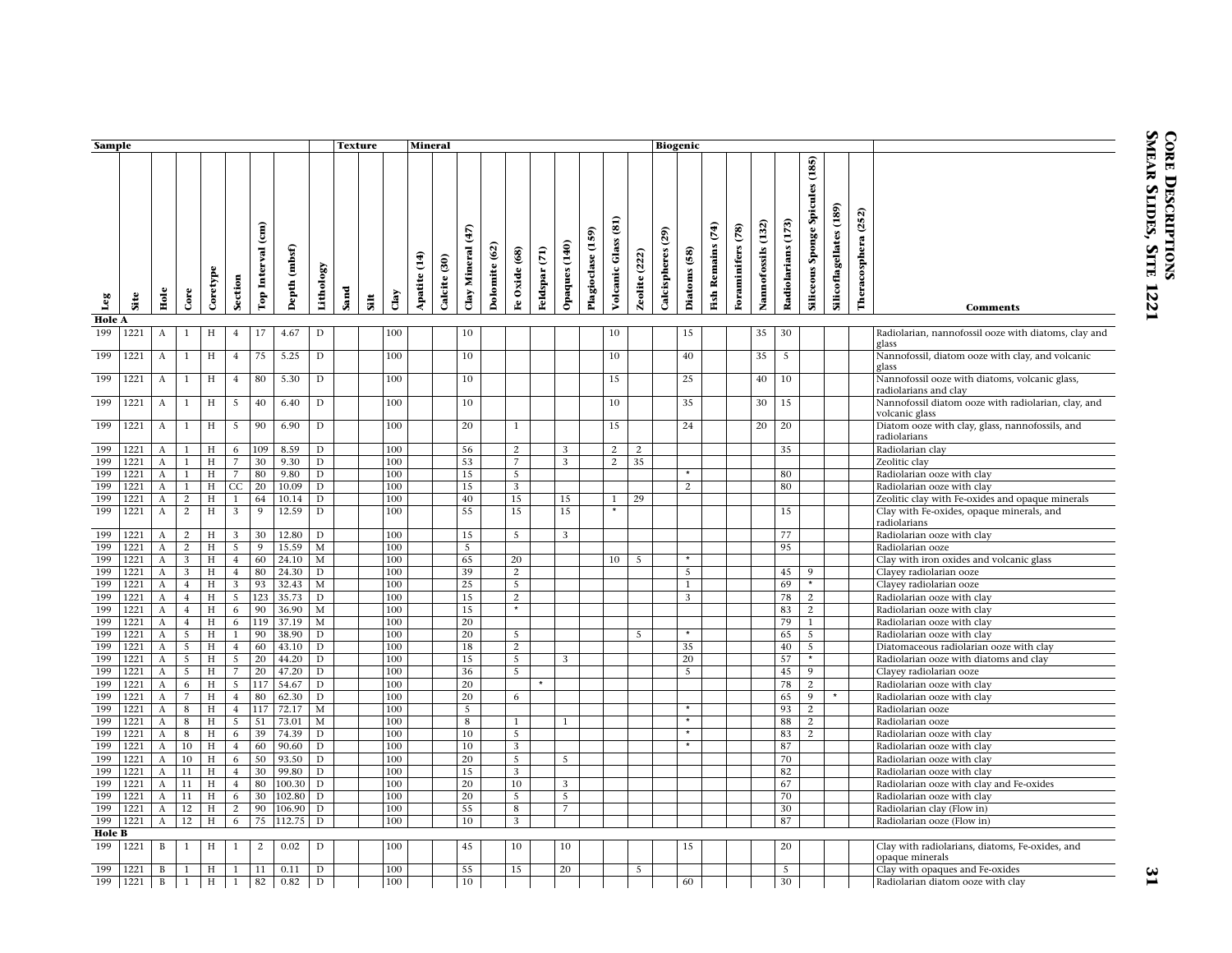| Sample        |                    |                |                |                           |                |                                |                 |              | <b>Texture</b> |            |      | <b>Mineral</b> |              |                                           |                         |                |                         |                          |                      |                                     |                      |                      | <b>Biogenic</b> |                                    |                   |                       |                       |                                       |                         |                        |                                                                            |
|---------------|--------------------|----------------|----------------|---------------------------|----------------|--------------------------------|-----------------|--------------|----------------|------------|------|----------------|--------------|-------------------------------------------|-------------------------|----------------|-------------------------|--------------------------|----------------------|-------------------------------------|----------------------|----------------------|-----------------|------------------------------------|-------------------|-----------------------|-----------------------|---------------------------------------|-------------------------|------------------------|----------------------------------------------------------------------------|
| Leg           | Site               | Hole           | Core           | Coretype                  | Section        | $\binom{1}{2}$<br>Top Interval | (mbsf)<br>Depth | Lithology    | Sand           | $\ddot{a}$ | Clay | Apatite (14)   | Calcite (30) | $\widetilde{f}$<br>Mineral<br>$\alpha$ ay | (62)<br><b>Dolomite</b> | Fe Oxide (68)  | $\tilde{c}$<br>Feldspar | Opaques (140)            | (159)<br>Plagioclase | $\overline{a}$<br>Glass<br>Volcanic | <b>Zeolite</b> (222) | (29)<br>Calcispheres | Diatoms (58)    | $\widetilde{F}$<br>Remains<br>Fish | Foraminifers (78) | (132)<br>Nannofossils | (173)<br>Radiolarians | Spicules (185)<br>Sponge<br>Siliceous | Silicoflagellates (189) | (252)<br>Theracosphera | <b>Comments</b>                                                            |
|               | Hole B (continued) |                |                |                           |                |                                |                 |              |                |            |      |                |              |                                           |                         |                |                         |                          |                      |                                     |                      |                      |                 |                                    |                   |                       |                       |                                       |                         |                        |                                                                            |
| 199           | 1221               | B              | -1             | H                         | 1              | 139                            | 1.39            | D            |                |            | 100  |                |              |                                           |                         |                |                         |                          |                      |                                     |                      |                      |                 |                                    |                   | 90                    | 10                    |                                       |                         |                        | Nannofossil ooze with radiolarians                                         |
| 199           | 1221               | B              | 1              | H                         | $\overline{2}$ | 30                             | 1.80            | $\mathbf D$  |                |            | 100  |                |              |                                           |                         |                |                         |                          |                      |                                     |                      |                      |                 |                                    |                   | 85                    | 15                    |                                       |                         |                        | Nannofossil ooze with radiolarians                                         |
| 199           | 1221               | B              | 1              | H                         | 3              | 39                             | 3.39            | $\mathbf D$  |                |            | 100  |                |              | 20                                        |                         |                |                         |                          |                      | 10                                  |                      |                      | 15              |                                    |                   |                       | 55                    |                                       |                         |                        | Radiolarian ooze with clay, diatoms, and volcanic<br>glass                 |
| 199           | 1221               | B              | 2              | H                         | $\overline{2}$ | 99                             | 7.19            | D            |                |            | 100  |                |              | 20                                        |                         | $\overline{2}$ |                         | $\overline{2}$           |                      |                                     |                      |                      | 5               |                                    |                   |                       | 71                    |                                       |                         |                        | Radiolarian ooze with diatoms                                              |
| 199           | 1221               | B              | 2              | H                         | 3              | 139                            | 9.09            | D            |                |            | 100  |                |              | 10                                        |                         | 3              |                         |                          |                      | 5                                   |                      |                      |                 |                                    |                   | 77                    | $\overline{5}$        |                                       |                         |                        | Nannofossil ooze with clay                                                 |
| 199           | 1221               | B              | 2              | H                         | $\overline{4}$ | 130                            | 10.50           | $\mathbf D$  |                |            | 100  |                |              | 15                                        |                         | 3              |                         | $\mathbf{1}$             |                      |                                     |                      |                      |                 |                                    |                   |                       | 81                    |                                       |                         |                        | Radiolarian ooze with clay                                                 |
| 199           | 1221               | $\mathbf{B}$   | 2              | H                         | 5 <sup>5</sup> | 99                             | 11.69           | D            |                |            | 100  |                |              | 75                                        |                         | 10             |                         | 5                        |                      | $\star$                             | 10                   |                      |                 |                                    |                   |                       |                       |                                       |                         |                        | Clay with Fe-oxides and zeolites                                           |
| <b>Hole C</b> |                    |                |                |                           |                |                                |                 |              |                |            |      |                |              |                                           |                         |                |                         |                          |                      |                                     |                      |                      |                 |                                    |                   |                       |                       |                                       |                         |                        |                                                                            |
| 199           | 1221               | C              | -1             | Н                         | 1              | 99                             | 0.99            | D            |                |            | 100  |                |              | 15                                        |                         |                |                         |                          |                      |                                     |                      |                      |                 |                                    |                   |                       | 83                    | 2                                     |                         |                        | Radiolarian ooze with clay                                                 |
| 199           | 1221               | C              | $\mathbf{1}$   | H                         | $\mathbf{1}$   | 130                            | 1.30            | $\mathbf D$  |                |            | 100  |                |              | 3                                         |                         | $\star$        |                         |                          |                      |                                     |                      |                      | $\star$         |                                    |                   | 77                    | 20                    | $\star$                               |                         |                        | Nannofossil ooze with radiolarians                                         |
| 199           | 1221               | $\mathsf{C}$   | $\mathbf{1}$   | H                         | $\overline{4}$ | 100                            | 5.50            | D            |                |            | 100  |                |              | $\overline{8}$                            |                         | $\overline{4}$ |                         |                          |                      |                                     | $\mathbf{1}$         |                      | $\overline{35}$ |                                    |                   | 20                    | 30                    | $\overline{2}$                        |                         |                        | Radiolarian diatom ooze with nannofossils                                  |
| 199           | 1221               | C              | -1             | H                         | $\overline{4}$ | 142                            | 5.92            | M            |                |            | 100  |                |              | 5                                         |                         |                |                         |                          |                      |                                     |                      |                      | 35              |                                    |                   | 20                    | 40                    |                                       |                         |                        | Diatomaceous radiolarian ooze with nannofossil                             |
| 199           | 1221               | C              | -1             | H                         | 5              | 95                             | 6.95            | $\mathbf D$  |                |            | 100  |                |              | 15                                        |                         |                |                         |                          |                      |                                     | 5                    |                      | 25              |                                    |                   | 15                    | 40                    | $\star$                               |                         |                        | Diatom radiolarian ooze with nannofossils and clay                         |
| 199           | 1221               | $\mathsf{C}$   | <sup>1</sup>   | H                         | CC             | $\overline{0}$                 | 7.18            | D            |                |            | 100  |                |              | 30                                        |                         | 1              |                         |                          |                      |                                     |                      |                      |                 |                                    |                   | 55                    | 13                    |                                       |                         |                        | Clayey nannofossil ooze with radiolarians                                  |
| 199           | 1221               | C              | 2              | H                         | $\mathbf{1}$   | 30                             | 7.70            | D            |                |            | 100  |                |              | 30                                        |                         | 8              |                         | 2                        |                      |                                     |                      |                      |                 |                                    |                   |                       | 60                    |                                       |                         |                        | Clayey radiolarian ooze                                                    |
| 199           | 1221               | $\mathsf{C}$   | 2              | H                         | 5 <sup>5</sup> | 30                             | 13.70           | $\mathbf{M}$ |                |            | 100  |                |              | 65                                        |                         | 20             |                         | $\overline{\phantom{a}}$ |                      |                                     | 15                   |                      |                 |                                    |                   |                       |                       |                                       |                         |                        | Clay with iron oxides and zeolites                                         |
| 199           | 1221               | $\mathsf{C}$   | 3              | H                         | $\mathbf{1}$   | 130                            | 35.30           | D            |                |            | 100  |                |              | 15                                        |                         | 3              |                         | $\star$                  |                      |                                     |                      |                      | $5^{\circ}$     |                                    |                   |                       | 75                    | 2                                     |                         |                        | Radiolarian ooze with clay                                                 |
| 199           | 1221               | $\mathsf{C}$   | 3              | H                         | 3              | 75                             | 37.75           | $\mathbf{M}$ |                |            | 100  |                |              | 72                                        |                         | 8              |                         |                          |                      |                                     | 5                    |                      |                 |                                    |                   |                       | 15                    | $\star$                               |                         |                        | Clay with radiolarians                                                     |
| 199           | 1221               | $\mathsf{C}$   | $\overline{4}$ | H                         | $\overline{4}$ | 130                            | 84.80           | M            |                |            | 100  |                |              | 40                                        |                         | 24             |                         | 9                        |                      |                                     |                      |                      |                 |                                    |                   |                       | 23                    | $\overline{4}$                        |                         |                        | Clay with radiolarians and iron oxides                                     |
| 199           | 1221               | $\mathsf{C}$   | 5              | H                         | 6              | 49                             | 100.99          | $\mathbf M$  |                |            | 100  |                |              | 3                                         |                         |                |                         | 2                        |                      |                                     |                      |                      | 2               |                                    |                   |                       | 90                    | 3                                     |                         |                        | Radiolarian ooze                                                           |
| 199           | 1221               | $\mathsf{C}$   | 6              | X                         | 2              | 104                            | 105.04          | M            |                |            | 100  |                |              | 10                                        |                         | 15             |                         |                          |                      |                                     |                      |                      | $\overline{2}$  |                                    |                   |                       | 73                    |                                       |                         |                        | Radiolarian ooze with iron oxides and clay                                 |
| 199           | 1221               | C              | 10             | X                         | CC             | 10                             | 140.90          | M            |                |            | 100  |                |              | $\overline{3}$                            | $\star$                 |                |                         |                          |                      |                                     |                      |                      |                 |                                    |                   | 5                     | 90                    | 2                                     |                         |                        | Radiolarian ooze                                                           |
| 199           | 1221               | $\mathsf{C}$   | 10             | X                         | CC             | 20                             | 141.00          | D            |                |            | 100  |                | 20           | 3                                         | 5                       |                |                         |                          |                      |                                     |                      |                      |                 |                                    |                   |                       | 70                    |                                       |                         | 2                      | Nannofossil ooze with calcite                                              |
| 199           | 1221               | C              | 11             | $\boldsymbol{\mathrm{X}}$ | 1              | 121                            | 151.61          | D            |                |            | 100  |                | 50           | 10                                        | 18                      |                |                         |                          |                      |                                     |                      | 1                    |                 |                                    | 1                 | 20                    |                       |                                       |                         |                        | Calcareous chalk with dolomite, nannofossils, and<br>clay                  |
| 199           | 1221               | C              | 11             | X                         |                | 139                            | 151.79          | D            |                |            | 100  |                | 30           | 15                                        | 30                      |                |                         |                          |                      |                                     |                      |                      |                 |                                    |                   | 25                    |                       |                                       |                         |                        | Carbonate chalk with nannofossils and clay                                 |
| 199           | 1221               | C              | 11             | X                         | 3              | 30                             | 153.70          | D            |                |            | 100  |                | 55           | 10                                        | 15                      |                |                         |                          |                      |                                     |                      | 5                    |                 |                                    |                   | 15                    |                       |                                       |                         |                        | Calcareous chalk with dolomite, nannofossils, and<br>clay                  |
| 199           | 1221               | $\mathsf{C}$   | 11             | X                         | 3              | 45                             | 153.85          | D            |                |            | 100  |                | 60           | 10                                        | $\overline{7}$          |                |                         |                          |                      |                                     |                      | 3                    |                 |                                    |                   | 20                    |                       |                                       |                         |                        | Calcareous chalk with nannofossils, dolomite, and<br>clay                  |
| 199           | 1221               | С              | 11             | X                         | 3              | 48                             | 153.88          | D            |                |            | 100  |                | 68           | 10                                        | 5                       |                |                         |                          |                      |                                     |                      | 2                    |                 |                                    |                   | 15                    |                       |                                       |                         |                        | Calcareous chalk with nannofossils and clay                                |
| 199           | 1221               | $\mathsf{C}$   | 11             | X                         | 3              | 51.5                           | 153.92          | D            |                |            | 100  |                | 72           | 15                                        | 3                       |                |                         |                          |                      |                                     | 5                    | $\star$              |                 |                                    |                   | 5                     |                       |                                       |                         |                        | Calcareous chalk with clay                                                 |
| 199           | 1221               | $\mathsf{C}$   | 11             | X                         | 3              | 54                             | 153.94          | D            |                |            | 100  |                | 65           | 15                                        | $\star$                 | 2              |                         | 3                        |                      |                                     |                      |                      |                 |                                    |                   | 15                    |                       |                                       |                         |                        | Calcareous chalk with nannofossils and clay                                |
| 199           | 1221               | $\mathsf{C}$   | 11             | $\boldsymbol{X}$          | 3              | 55                             | 153.95          | D            |                |            | 100  |                | 25           | 20                                        |                         | 10             |                         | 20                       |                      |                                     | 10                   |                      |                 |                                    |                   | 15                    |                       |                                       |                         |                        | Carbonate chalk with clay, opaque minerals,<br>nannofossils, and Fe-oxides |
| 199           | 1221               | C              | 11             | X                         | 3              | 56                             | 153.96          | D            |                |            | 100  |                | 69           | 10                                        |                         |                |                         | 1                        |                      |                                     |                      | $\star$              |                 |                                    |                   | 20                    |                       |                                       |                         |                        | Carbonate chalk with nannofossils and clay                                 |
| 199           | 1221               | $\mathsf{C}$   | 11             | $_{\rm X}$                | 3 <sup>7</sup> | 57                             | 153.97          | D            |                |            | 100  |                | 59           | 15                                        | 5                       |                |                         | $\mathbf{1}$             |                      |                                     |                      | $\overline{\ast}$    |                 |                                    |                   | 20                    |                       |                                       |                         |                        | Carbonate chalk with nannofossils and clay                                 |
| 199           | 1221               | $\mathsf{C}$   | 11             | X                         | 3              | 60                             | 154.00          | D            |                |            | 100  | 3              | - 5          | 15                                        |                         |                |                         | 5                        |                      |                                     | 70                   |                      |                 |                                    |                   | 2                     |                       |                                       |                         |                        | Zeolite clay                                                               |
| 199           | 1221               | $\mathsf{C}$   | 11             | X                         | 3              | 62                             | 154.02          | D            |                |            | 100  | 5              | 3            | 15                                        |                         | 1              |                         | $\overline{4}$           |                      |                                     | 70                   |                      |                 |                                    |                   | $\overline{2}$        |                       |                                       |                         |                        | Zeolite clay                                                               |
| 199           | 1221               | C              | 11             | X                         | 3              | 64                             | 154.04          | D            |                |            | 100  | 5              |              | 10                                        |                         | 3              |                         | 12                       |                      |                                     | 70                   |                      |                 |                                    |                   |                       |                       |                                       |                         |                        | Zeolite clay with opaques                                                  |
| 199           | 1221               | $\mathsf{C}$   | 11             | $\boldsymbol{X}$          | 3              | 66                             | 154.06          | D            |                |            | 100  | 5              |              | 10                                        | 3                       |                |                         | 3                        |                      |                                     | 79                   |                      |                 |                                    |                   |                       |                       |                                       |                         |                        | Zeolite clay                                                               |
| 199           | 1221               | $\mathsf{C}$   | 11             | X                         | 3              | 68                             | 154.08          | D            |                |            | 100  | 3              | 2            | 20                                        |                         | 10             |                         | 15                       |                      |                                     | 50                   |                      |                 |                                    |                   |                       |                       |                                       |                         |                        | Zeolite clay with opaques and Fe-oxides                                    |
| 199           | 1221               | C              | 11             | X                         | 3              | 69                             | 154.09          | $\mathbf D$  |                |            | 100  | $\overline{2}$ | 15           | 50                                        | $\overline{4}$          | 3              |                         | 6                        |                      |                                     | 10                   |                      |                 |                                    |                   | 10                    |                       |                                       |                         |                        | Clay with calcite, nannofossils, and zeolites                              |
| 199           | 1221               | $\mathsf{C}$   | 11             | X                         | 3 <sup>7</sup> | 70                             | 154.10          | D            |                |            | 100  | $\overline{2}$ | 5            | 25                                        |                         | 3              |                         | 15                       |                      |                                     | 45                   |                      |                 |                                    |                   | 5                     |                       |                                       |                         |                        | Zeolite silt with clay and opaque minerals                                 |
| 199           | 1221               | $\mathsf{C}$   | 11             | X                         | 3              | 71                             | 154.11          | D            |                |            | 100  |                |              | 45                                        |                         | 15             |                         | 35                       |                      |                                     | 5                    |                      |                 |                                    |                   | $\star$               |                       |                                       |                         |                        | Opaque mineral rich clay with Fe-oxides                                    |
| 199           | 1221               | $\overline{C}$ | 11             | X                         | 3 <sup>7</sup> | $73$                           | 154.13          | D            |                |            | 100  |                |              | $\overline{27}$                           |                         | $\overline{3}$ |                         | $\overline{25}$          |                      |                                     | 45                   |                      |                 |                                    |                   | $\overline{\ast}$     |                       |                                       |                         |                        | Zeolite silt with clay and opaque minerals                                 |